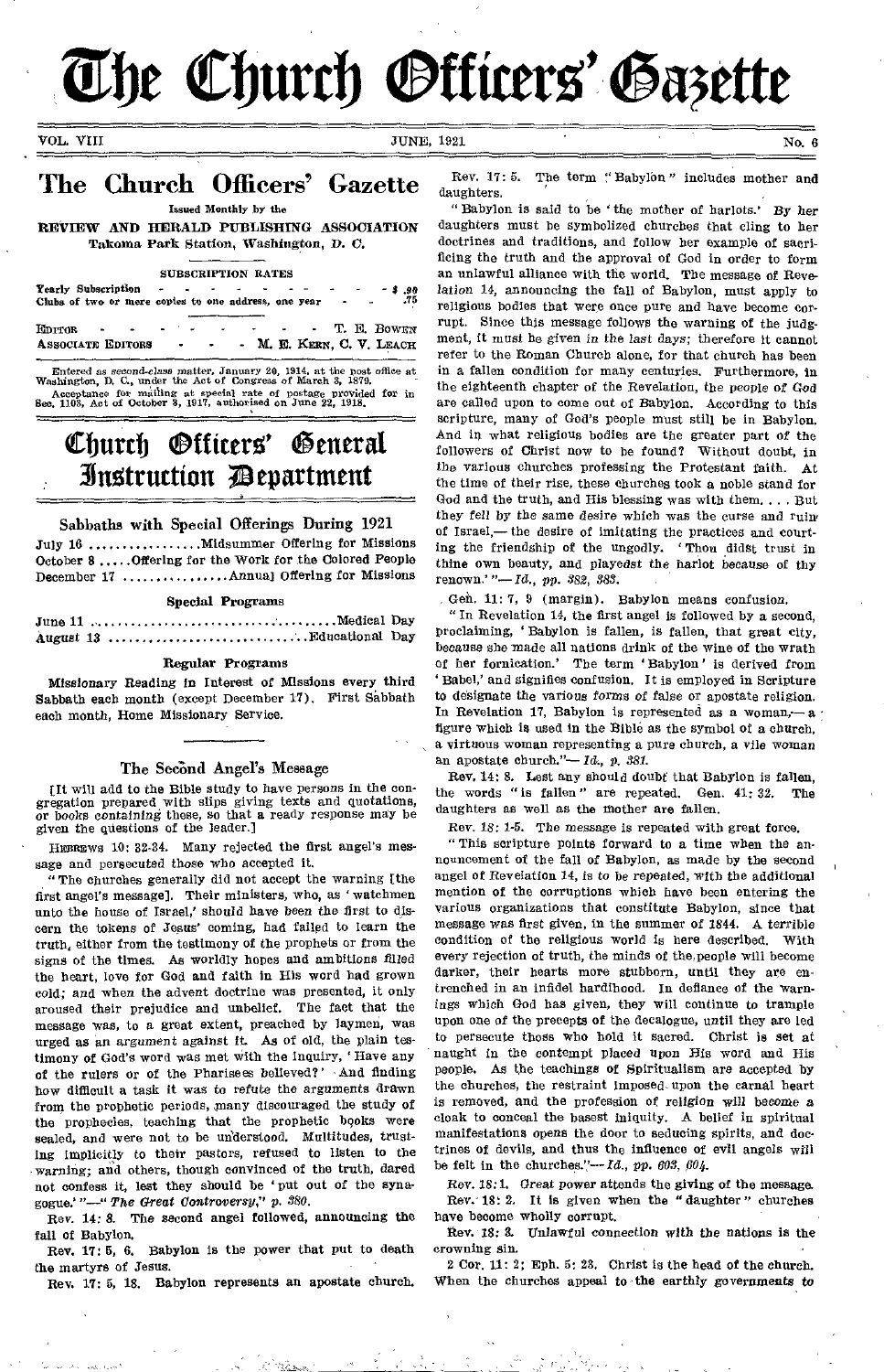niake religious laws, they are committing fornication and ' are unfaithful to their true husband, Christ.

'"Many of the Protestant churches are following Rome's example of iniquitous connection with 'the kings of the earth '- the state churches, by their relation to secular governments; and other denominations, by seeking the favor of the world, And the term,' Babylon '— confusion — may be appropriately applied to these bodies, all professing to derive their doctrines from the Bible, yet divided into almost innumerable sects, with widely conflicting creeds and theories."-*Id.*, p. 383.

Rev. 17: 3, 6. The mother church is represented as guiding the civil power, and being drunk with the blood of martyrs.

"The woman (Babylon) of Revelation 17, is described as ' arrayed in purple and scarlet color, and decked with gold and precious stones and pearls, having a golden cup in her hand full of abominations and filthiness: . . . and upon her forehead was a name written, Mystery, Babylon the Great, the mother of harlots.' Says the prophet, 'I saw the woman drunken with the blood of the saints, and with the blood of the martyrs of Jesus.' Babylon is further declared to be 'that great city, which reigneth over the kings of the earth.' The power that for so many centuries maintained despotic sway over the monarchs of Christendom, is Rome. The purple and scarlet color, the gold and precious stones and pearls, vividly picture the magnificence and more than kingly pomp affected by the haughty see of Rome. And no other power could be so truly declared 'drunken with the blood of the saints' as that church which has so cruelly persecuted the followers of Christ. Babylon is also charged with the sin of unlawful connection with 'the kings of the earth.' It was by departure from the Lord, and alliance with the heathen, that the Jewish church became a harlot; and Borne, corrupting herself in like manner by seeking the support of worldly powers, receives a like condemnation." *—Id.,* p. *382.* 

Rev. 18: 3. This union of church and state is to be worldwide.

"The Bible declares that before the coming of the Lord, Satan will work 'with all power and signs and lying wonders, and with all deceivableness of unrighteousness;' and they that 'received not the love of the truth, that they might be Saved,' will be left to receive 'strong delusion, that they should believe a lie.' Not until this condition shall be reached, and the union of the church with the world shall be fully accomplished throughout Christendom, will the fall of Babylon be complete. The change is a progressive one, and the perfect fulfilment of Revelation 14: 8 is yet future." *—Id.,* pp. *389, 390.* 

Rev. 18: 4. God calls His people out of Babylon; all who refuse receive of her plagues.

"Revelation 18 points to the time when, as the result of rejecting the threefold warning of Rev. 14: 6-12, the church will have fully reached the condition foretold by the second angel, and the people of God still in Babylon 'will be called upon to separate from her communion. This message is the iast that will ever be given to the world; and it will accomplish its work. When those that 'believed not the truth, but had pleasure in unrighteousness,' shall be left to receive strong-delusion and to believe a lie, then the light of truth  $w_i$ <sup>i</sup>shine upon all whose hearts are open to receive it, and Al the children of the Lord that remain in Babylon will heed the call, 'Come out of her, My people.'"

" Of Babylon, at the time brought to view in this prophecy, it is declared, 'Her sins have reached unto heaven, and God hath remembered her iniquities.' She has filled up the measure of her guilt, and destruction is about to fall upon her. But God still has a people in Babylon; and before the visitation of His judgments, these faithful ones must be called out, that they partake not of her sins, and receive not of her plagues. Hence the movement symbolized by the angel coming down from heaven, lightening the earth with his glory, and crying mightily with a strong voice, announcing the sins of Babylon. In connection with his message the call is heard, 'Come out of her, My people.' These announcements, uniting with the third angel's message, constitute the final warning to be given to the inhabitants of the earth."-*Id.*, pp. 390, 604. S. N. HASKELL.

### Meeting the Stranger

[In the January GAZETTE an article appeared entitled, "The Stranger at Church." At the close an invitation was made for further suggestions in helping to entertain the strangers. The article which follows is in response to this The article which follows is in response to this request.— En.]

THE majority of our people are members of small churches, where every one is a neighbor or a relative. Strangers are so rare that we seldom are placed where we must meet one unintroduced. Naturally most of us are timid, really and truly fearful of meeting a stranger. We shrink from even the slightest responsibility where we must take the initiative, especially where strangers are concerned. Those accustomed to traveling and to meeting strangers have nothing to fear or dread in this direction. On the contrary, our " stay at homes," or those venturing out only occasionally, regard it as quite an undertaking to be obliged to meet strangers or give introductions. Some charity, therefore, should be exercised toward-the timid ones, who are by no means confined to the youth<sub>+</sub>} Lack of training no doubt is responsible for much of this  $\det$  mental suffering.

A prosecuting attorney recently urged parents of his community to recognize the importance of training children in this very particular. He said that in his first college year, he was suspended from classes because he could not appear with the debating team without his knees quaking, and his having to hold onto a chair for support. His father, a minister, put hint on a farm at "hard labor," hoping thereby to strengthen those knees. In September he was offered the alternative of re-entering college or continuing his labor on the farm. He said he chose the college. The faculty, however, refused to accept him unless he began where he left off  $-$  on the debating team. The first ensuing debate,' our attorney was called. He rehearsed exactly ten words, then dropped on the floor unconscious. Certainly, by perseverance he overcame his fright and is now a successful lawyer. But this illustrates what some must encounter in meeting strangers or in taking part in public affairs.

As to suggestions: First, begin training the children. In large churches, each-Sabbath school class could appoint a committee to receive strangers and make them feel at home. In each case the teacher should take the lead. In church services these committees, seated through the congregation, should be quick to note strangers near them, and at the proper time go and welcome them. A stated time at prayer band could be given for training children and youth in these duties, so they may "entertain strangers" in a way that leaves a warm glow in the heart, and a desire to repeat the visit. I know for a certainty that a warm reception will bring strangers into the truth. Don't forget the "smilepost"

Second, in centers where, we have a sanitarium it should be a part of the ethics of our nurses to cultivate a smile, and be pleasant to strangers and patients who need smiles included in their official welcome. During severe suffering oran illness depriving the patient of the association of loved ones, a smiling nurse is a balm for the soul.

Third, at camp-meetings why should not every church delegate act the part of the reception committee to make, new church members and strangers feel welcome and at home? On such occasions, a sense of loneliness is thedevil's cane with which he whips many a soul into dis-<br>couragement. MRS. N. M. EDWARDS. MRS. N. M. EDWARDS.

*Fulton, Mo.* 

"Dm-you ever think that, though a loving thought may not seem to be appreciated, it has yet made you better and, braver' because of it?"

 $\overline{2}$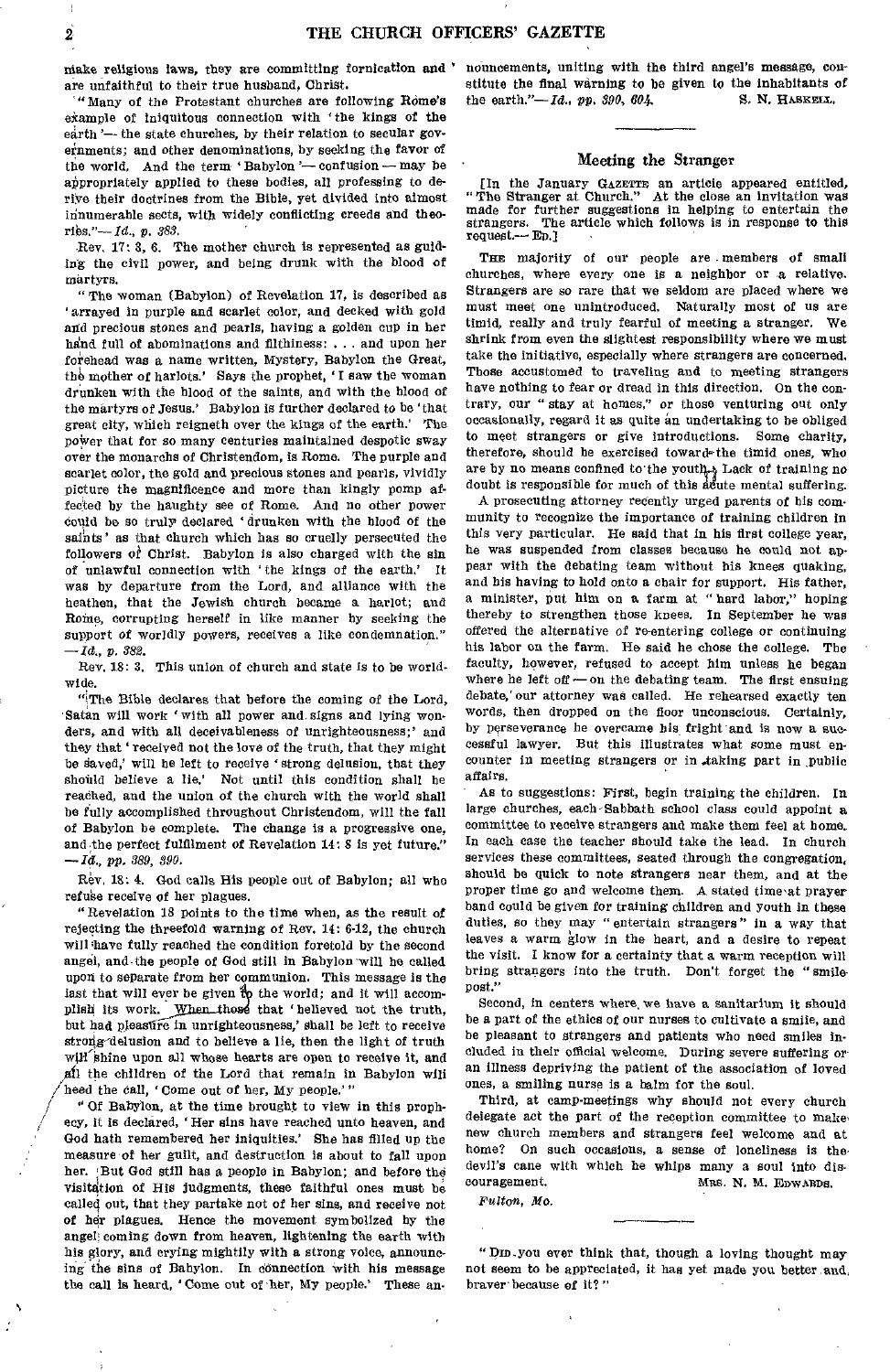# **H**ome Missionarp *P*epartment

# WORKERS' AMMUNITION — THE PRINTED PAGE

## Suggestive Program for First Sabbath Home Missionary Service

(To be held June 4)

OPENING SONG: "Anywhere with Jesus," Christ in Song, No. 535.

Responsive Scripture Reading: John 15: 1-13. Prayer.

Special Music: " Scatter' the ' Signs' Wherever You Go," Home Missionary Songs, No. 25. Report of Missionary Endeavor for the month, with dis-

play of Pulse Chart for the church.

Reading: "The Printed Page in World Evangelism." Collection for missionary supplies.

Closing Song: "When the King Shall Claim His Own," Christ in Song, No. 864. Benediction.

#### Note **to Leaders**

**The** subject for the month of June, " Workers' Ammunition—the Printed Page," should receive very careful study and attention in all our churches. There Is no other phase of the work of the Layman's Missionary Movement which is more important than the distribution of the printed page in its varied forms.

In the program suggested for this month an effort is made to cover the entire field of the ministry of the printed page. Aside from the program suggested for the first Sabbath missionary service, the subject will be presented from different angles in the succeeding missionary meetings.

In conducting the first Sabbath missionary program an earnest effort should be made to acquaint the members of the church with the wonderful field of opportunity for missionary endeavor in the use of message-filled literature. Try to inspire the members of your church to greater service. Seek to develop a movement embracing the entire membership of the *church, having for* its objective the plac-ing of the printed message in some form in every home within the territory of the church. Would it not be wise, at the close of the first Sabbath missionary meeting, to plan definitely for a strong, continuous campaign with our literature?

If the territory of the church has been carefully districted, the church missionary committee could plan to secure sufficient literature in some form to reach as many homes as possible during the next few months. If possible, present a definite plan of operation at the close of this meeting. It will mean much to the future work of your church.

The missionary secretary should secure catalogues and list prices of available missionary literature. Do not fail to plan for the use of foreign literature in the *missionary pro*gram of the church. The Pacific Press Publishing Association, Brookfield, Ill., can furnish a price list of literature in many languages, which may be used in the missionary work of the church. H. K. C. of the church.

## The Printed Page in World Evangelism

"Tae gospel **must** first be published among all nations?' Mark 13: 10. This striking prophecy, one of the last which fell from the Saviour's lips during the closing hours of His earthly ministry, refers to one of the greatest movements of modern times. It is the work of heralding the gospel message committed to this people, to the ends of the earth within the limits **of** one generation. There is no mistake about the time allotted to us for the accomplishment of this task, because we have His own words to the effect that " this generation shall not pass, till all these things be Matt. 24: 34. No greater task has ever been committed to mortal men, and at once we are forced to recognize that almost superhuman methods must be put into operation in order to accomplish the task.

Two important principles might be especially emphasized In the evangelization of the world in this generation: **(1) Utilizing** the entire force of the church in all the world; (2) Multiplying *and circulating* the printed page containing the gospel message. In these two methods lies the secret of the accomplishment of the task assigned to this people in the divine commission. A symmetrical development of both methods is essential to the success of the movement

Extraordise Made State

*1. Utilizing the Entire Force of the Church.—* We are constantly reminded of the fact that "the work of God in this earth can never be finished until the men and women comprising our church membership rally to the work, and unite their efforts with those of ministers and church officers." *—" Testimonies for the Church," Vol. IX, p. 117,* With our comparatively small laboring force, it would be impossible for Seventh-day Adventists to reach the ends of the earth with the message in this generation. -We must study plans for enlarging our laboring force by educating and training the members of the faith to be living witnesses for Christ wherever they may be. This was the secret of apostolic *success in* reaching the world with the message for that time. In his letter to the Colossians, Paul referred to the fact that the gospel had been " preached to every creature which is under heaven." Col. 1: 23. We are familiar with the apostolic methods of evangelism, which made it obligatory for every one who espoused the cause of Christ to proclaim it *to others* who were seeking for light. Gibbon, the historian, places first among the causes for the rapid spread of Christianity the fact that every Christian was a living, active, representative of the message of a risen Saviour.

A wonderful lesson for our time! With many unentered fields yet to be warned, representing hundreds of millions of people, it is imperative that we renew our acquaintance with the apostolic program, and awaken and develop the latent talent in the membership of this denomination for the task in hand. It will necessitate making every believer *a* personal winner of souls, no matter where ho may be. Without this *important* asset, we can never hope to finish the work in this generation.

*2. Multiplying and Circulating the Printed Page.—* This suggests the most potent factor in the order of modern inventions which can be used by the "army of Prince Immanuel" in warning the world of its impending doom. Among the *many* facilities provided by Providence for the furtherance of the gospel, the printed page stands supreme. The following reasons might be mentioned in support of this contention:

1. The printed page can be duplicated hundreds and thousands of times.

2. In Its distribution it is not affected by *changing* conditions of climate or environment.

3. It can be produced and circulated for a nominal cost. Even the poorest can avail himself of this opportunity to become acquainted with the gospel.

**4. It** is more convincing than spoken words. Many times the living preacher or *professor* does not exemplify in his life the truth which he professes. The printed message never changes, and under all conditions and circumstances brings its message of warning, comfort, or cheer to its earnest reader.

"The great and wonderful work of the last gospel message is to be carried on now as it *has never* been before. The world is to receive the light of truth through an evangelizing ministry of the word in our books and periodicals." *—" Testimonies for the Church," Vol. IX, p. 61.* **In** this message from the pen of the servant of God is suggested the program for the present hour: This evangelizing **ministry** must be given its proper place, *and* the printed message be placed in the hands of every one who has dedicated his life to the service of God, This will be fully realized when the Layman's Missionary Movement has reached its proper stage of development.

#### **Ammunition for the Church Militant**

The wonderful variety of literature flowing from our publishing houses in an ever-widening stream furnishes all the necessary ammunition for the church militant. **In the** days of the Reformation, immediately following Luther's separation from Rome, leaflets and tracts containing the message for that hour were scattered by the thousands. Within a few short weeks, **the** historian tells us, copies of Luther's publications had reached the utmost bounds of Europe. From the lowliest peasant to the king on his throne, **all**  were given an **equal opportunity** to become familiar **with '**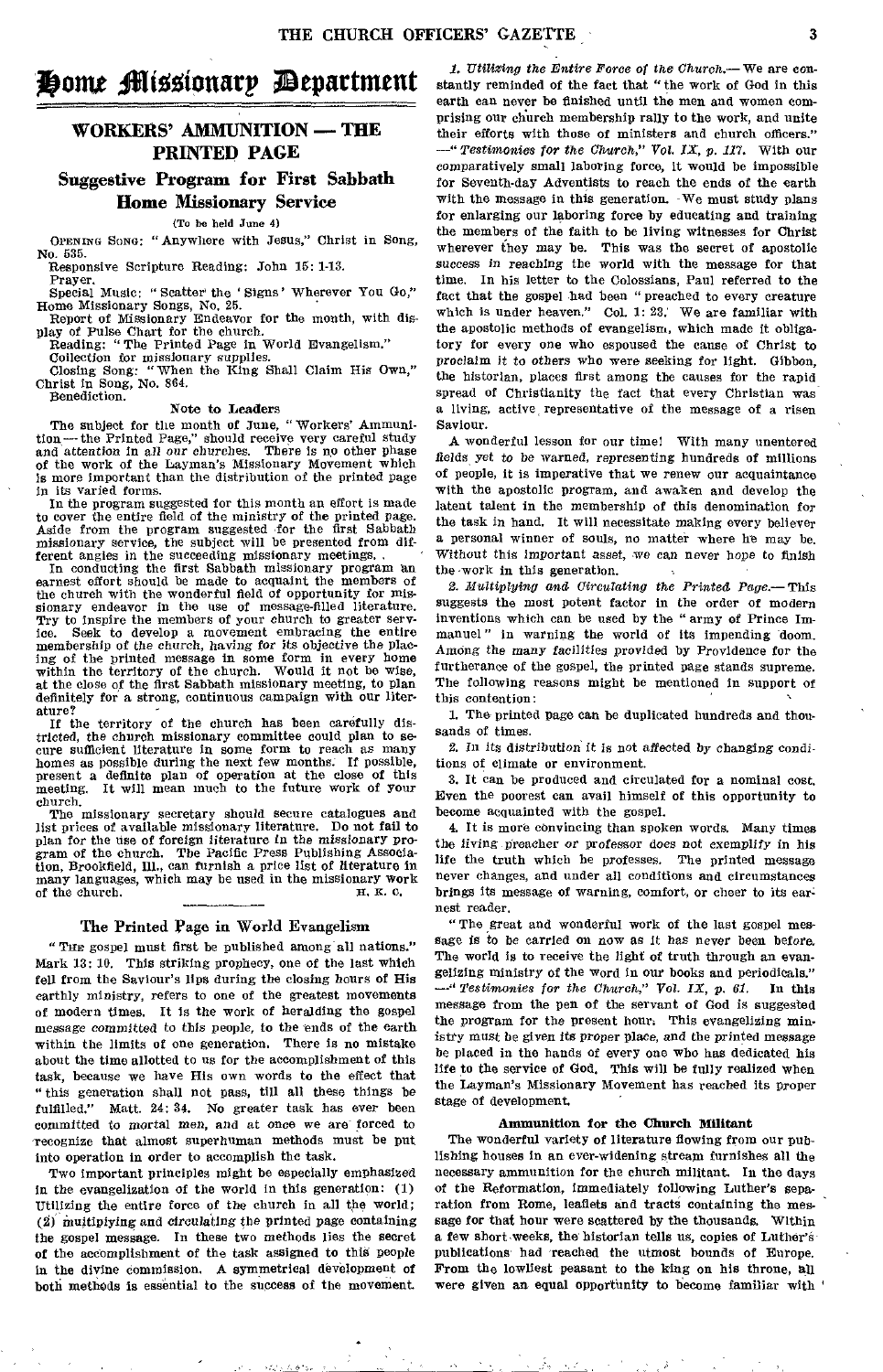the program of the Reformation through the simple message of the printed page. The results were marvelous. Everywhere thousands espoused the cause of Luther and his associates. All Europe was astir, and the tyrannical rule of Rome was broken.

To Seventh-day Adventists has been assigned the task of finishing the work of the Reformation. Just as Luther and his coworkers found the printing press an invaluable aid in that great crisis of the Middle Ages, so today we ought to utilize the wonderful facilities which have been given us. Our literature, from the largest book to the smallest tract, is a simple weapon that should be placed in every hand. and it is important that we scatter the truth-filled pages "like the leaves of autumn." No more effective medium for gospel ministry has been provided to direct men and women to the word.

## Reaching the Ends of the Earth

In order to finish the work of the gospel in all the world, the message must be carried " to every nation, and kindred, and tongue, and people." It is a stupendous task, and to the casual observer its accomplishment might seem quite dubious. And yet during recent years wonderful progress has been made, until at the present time our forty-three publishing houses are turning out message-filled literature In one hundred different languages. The Publishing House Extension Movement, recently launched, marks the opening of a new era. Its ultimate objective is the establishment of publishing centers in practically every country on the face of the globe, to supply the printed page in the languages of the people in their respective territories. As a people, we dare not fail to recognize the leadings of Providence in this movement, and are ready to bend our every effort to its accomplishment. From the fields far and near comes the cry for literature in the languages of the people. May the day soon come when this crying need shall be supplied, and the whole world be lightened with the glory of God. " In a large degree through our publishing houses is to be accomplished the work of that other angel who comes down from heaven with great power, and Who lightens the earth with his glory."—" *Testimonies for the Church," Vol. VII, p. 140.* 

Even in the foreign fields the printed page is occupying an important place in building up churches, and bringing many souls into the light of present truth. From Rio de Janeiro, on the South American continent, comes an interesting report of gratifying results from an effort on the part of the church members, without pastoral leadership of any kind. The leader of the local church, Brother J. E. Brown, wrote concerning the work there:

"-Having nothing with which to make a public effort, I resolved to organize the church for a home missionary campaign. As a result, we are selling from five thousand As a result, we are selling from five thousand to seven thousand journals every month, and we hope to increase the number of sales. This work has awakened such an interest among the people that I have the addresses of about one hundred fifty persons who are asking for Bible instruction.... These are not people whose addresses were noted quickly in order to make a report, but they are people who are groping for the light, and are much interested. Then, too, the number is increasing rapidly every day, for each interested person finds another. And these persons are accepting the message. We have baptized seven, and are preparing for another baptismal service as soon as the candidates can be instructed. We have now a baptismal class of more than forty persons."

Experiences of this kind are being repeated in many of our churches scattered over the face of the earth. In praetically every instance reports tell us that the printed page is a most prominent factor in the work. May the day hasten on apace when the message will be printed in a sufficient number of languages to meet the needs of a hungry world, and' thousands- of souls be won to the cause of Christ through its humble ministry.

#### A Greater Work

In. order to reach a higher standard in this great literature ministry, it is essential that every Seventh-day Adventist church become an organized, progressive unit in missionary endeavor. Throughout the entire world field, our churches, with their multiplied membership, should plan

very definitely to place the printed message in some form in every home within the limit Of their respective territory. At least four steps might be emphasized in promoting a greater work in the churches in the circulation of the printed page:

1. Awakening the church and its members to renewed activity for souls, and kindling in their hearts a burden for the lost.

2, Urging every church member to set an individual goal for souls he will endeavor to win for Christ.

3. Securing individual and church prayer lists of interested persons for whom the members will labor.

4. Recommending every member to set apart a definite time, perhaps two hours each week, to spend in the service of Christ.

5. Forming small companies for missionary correspondence and for other lines of service with missionary literature.

The import of the times demands definite action on the part of our people everywhere. The time has come for us to advance with the opening providences of God. All around us are thousands of souls longing for the message of hope and cheer which God in His mercy has given to us. Shall we not render unto Him a more perfect sacrifice, and individually resolve that, by His grace and strength, we will endeavor to accomplish more for Him in time to come? Shall we not individually determine to win at least one soul for Christ before the close of this year, and consecrate our every talent to the attainment of this objective?

H. K. CHRISTMAN.

 $\mathbf{I}$ 

## Scatter the "Signs" Wherever You Go

ALL around you there are men and women gone astray; Through the dark, forlorn and lost, they roam;<br>It's for you to show them the *Signs* that point the way,—

Jesus,— the only right Way Home!

CHORUS:

Scatter its pages everywhere,

Scatter its pages everywhere,

They will deck with many stars the crown that you shall wear;

Scatter its pages everywhere!

Do you wait while opportunities unused slip by?

You must work for souls with all your might;

Any one can warn them that the coming King is nigh  $-$ The *Signs* will bring them hope and light!

Through the mails and at your threshold and upon the train, Sow the seed as God the way controls;

You will surely find its fruit in heaven's garnered grain; More *Signs* will surely win more souls!

[Nora- These words, taken from "Home Missionary Songs," should be sung to the music, "Brighten the Corner Where You Are." This little book of home missionary songs should be in the home of every, member. Price, only 25 cents. Order through your tract society.]

## Suggestions for Missionary Meetings First Week

OPENING EXERCISES: Song; reading of minutes; season of prayer, remembering special cases.

Scripture Lesson: His Chosen People. Isa. 42: 1-7.

Study: Present-Day Printing Facilities and What This Means to the Work in Hand.

Testimony Study: Meeting a Present Need.

Map Study: Where the Lighthouses are Located in the World Field.

Missionary reports.

### Note to Leaders

The suggestive material printed for this week presents briefly the printing facilities provided for this people, and what they mean to our world-wide work. Every Seventh-day Adventist should be acquainted with the location and work of our publishing houses. They are destined to occupy a very important place in finishing the work of God in the earth. If you have a missionary map of the world in your church, a few minutes might be spent profitably in locating our various publishing houses, as suggested in the map study.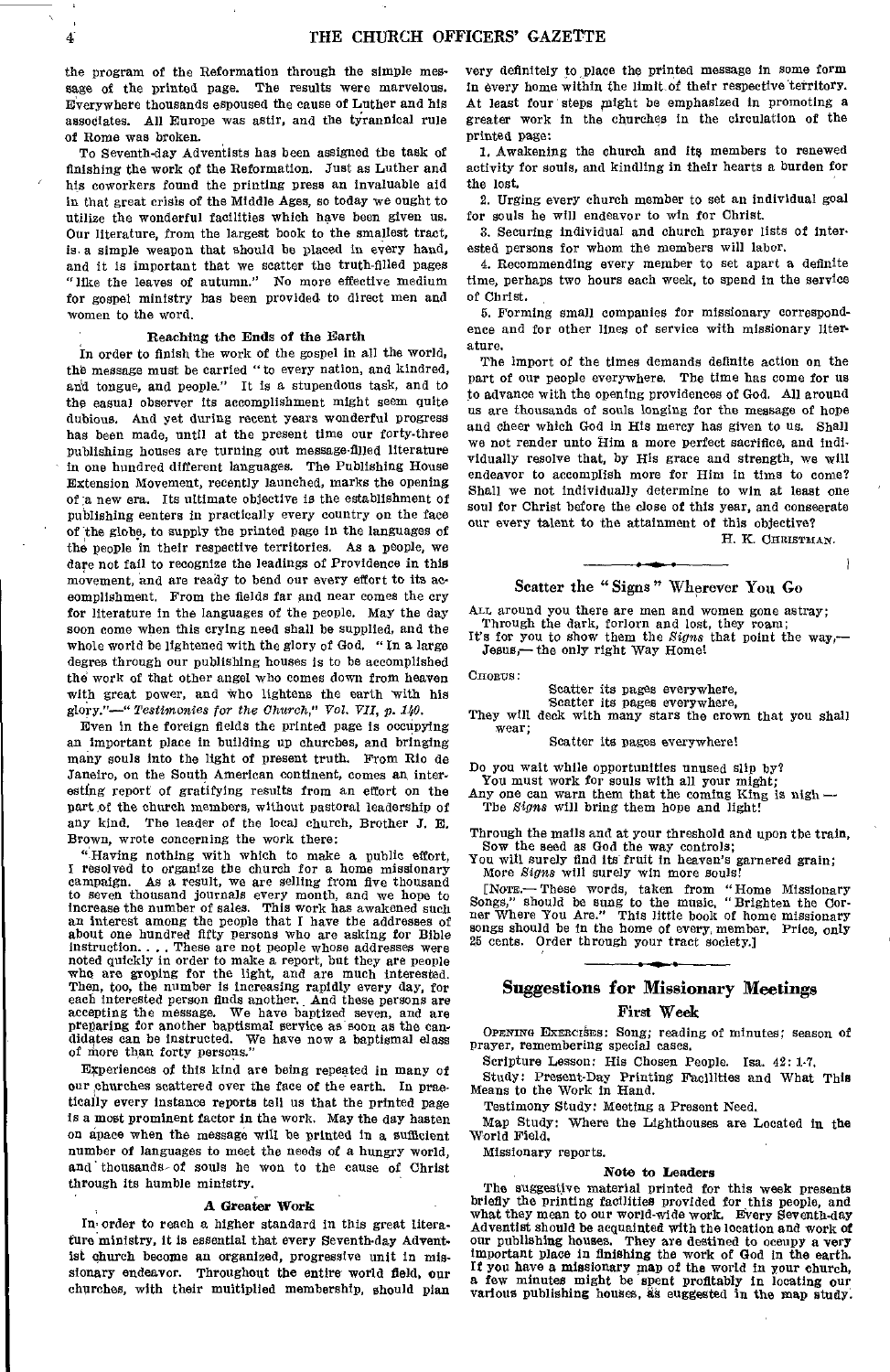## Present-Day Printing Facilities and What This Means to the Work *in* Hand

THE Hoe Double Octuple Press is said to be the largest in the world. Its length is 48 feet, and height 19% feet. It *is* capable of *making* 300 revolutions per minute, and using 18 tons, or 216 miles, of paper 3 feet wide during one short hour. Its production per hour is 300,000 eight-page folded newspapers. This will illustrate present-day printing facilities and their possibilities in quickly announcing God's last message to a lost world.

No, the above-named press is not yet directly used in giving the message, but we have many smaller presses installed, and plans are well under way for installing many others for this specific purpose.

One of our publishing houses (the Review, and Herald) turned out two of our large subscription books every minute, eight hours a day, for every working day of the year just past (1920); or putting it another way, for every minute *of every* eight-hour working day, that office averaged 2 board-bound books, 2 paper-bound books, 5 tracts, 10 copies of the *Review,* 8 of the *Youth's Instructor,* 2 of *Liberty, 1* of *Life and Health,* 1 of the *Sabbath School Worker,* 1 of *Educator,* 44 of *Present Truth,* or 76 pieces.

This is only one of the three large publishing houses in the homeland, to say nothing of the many smaller ones scattered over the world. Surely it does not require any great stretch of imagination to see the relation of the present-day printing facilities to the work in hand.

During 1920 our three large publishing houses in America produced and sold literature to the amount of *over*  \$4,000,000 at retail value. It is quite probable that when all reports are compiled for the past year, our denominational sales will have passed the six-million-dollar mark. Truly these are the facilities the Lord will use in a special way in giving the loud cry of the third angel's message. W. W. EASTMAN.

#### Meeting a Present Need

1. WHAT part will the publishing houses play in the loud cry?

" In a large degree through our publishing houses is to be accomplished the work of that other angel who comes down from heaven with great power, and who *lightens* the' earth with his glory."—" *Testimonies for the Church," Vol. VII, p. 140.* 

2. What instrumentalities has God provided for the proclamation of the gospel?

"The publishing houses, the presses, are instrumentalities in God's hand to send out to every tongue and nation the precious light of truth."—Id., *Vol. IV, p. 595.* 

3. What have our publishing houses become in the world?

" Our houses of publication have become a power in the world. A great change has taken place. With our increased facilities to make the clear light shine forth to those who are in darkness, it is not now so hard as ft once was to see and accept the truth."— *Id., p. 593.* 

4. What agency is at our command at this time?

" The agency of the printing press, with its manifold facilities, is at our command. Bibles, and publications in many languages, setting forth the truth for this time, are at our hand, and can be swiftly carried to every part of the world."—Id., Vol. *IX, p. 122.* 

5. How is the world to receive the *light of truth?* 

"The great and wonderful work of the last gospel message is to be carried on now as it has never been before.<br>The world is to receive the light of truth through an evangelizing ministry of the word *in our* books and periodicals. Our publications are to show that the end of all things is at hand."—Id., *p. 61.* 

6. How should our message-filled literature be scattered? "This is a work that should be done. The end is near.

"This is a work that should be done. Already much time has been lost, when these books should have been in circulation. Sell them far and near. Scatter them like the leaves of autumn."— $Id.$ , p. 72.

7. What methods are especially suggested In literature circulation?

"Let the workers go from house to house opening the Bible to the people, circulating the publications, telling ethers of the light that has blessed their own souls. Let literature be distributed judiciously, on the trains, in the street, on the great ships that ply the sea, and through the mails." *— Id., y. 123.* 

## Where the Lighthouses Are Located in the World Field

United States and Canada:

- Review and Herald Publishing Association, Washington, D. C.
- Pacific Press Publishing Association, Mountain View, Calif.

Southern Publishing Association, Nashville, Tenn.

Canadian Watchman Press, Oshawa, Ontario.

Europe:

British Publishing House, Stanborough Park, England. Hamburg Publishing House, Hamburg, Germany. Latin Union Publishing House, Gland, Switzerland. Scandinavian Publishing House, Christiania, Norway. Stodkholm Publishing House, Stockholm, Sweden.

Asia and the Orient:

Japan Publishing House, Tokio, Japan.

Philippine Publishing House, Manila, Philippine Islands.

S. I), A. Publishing House, Lucknow, India.

Signs of the Times Publishing House, Shanghai, China. Africa:

Sentinel Publishing Company, Capetown, South Africa. South America:

Brazil Publishing House, Brazil, South America. Buenos Aires Publishing House, Argentina, South America.

Pacific Press Publishing House, Cristobal, C. Z. Australia:

Avondale Press, Cooranbong, New *South* Wales. Signs Publishing Company, Warburton, Victoria.

## Second Week

Opening Exercises: Song; prayer; minutes; collecting individual missionary reports.

Reading: Powerful Ammunition for All Calibers, Plans for future work.

Closing song.

#### Note to Leaders

*Survey of Missionary Literature.—* The members of the church should become acquainted with the great variety of literature available for missionary work. It covers a wide field, ranging from the largest book to the smallest tract. If possible, *plan* to display sample copies of various missionary publications in connection with the missionary meet-<br>ings of the church. The members will thus have opportunity to familiarize themselves with the literature best suited to their individual needs.

#### Powerful Ammunition for all Calibers

THE *Captain of* our salvation says, "This gospel of the kingdom shall be preached in all the world for a witness unto all nations; and then shall the end come." Matt. 24: 14.

The printed page of truth in the hands of His consecrated soldiers is one of the Lord's chosen agencies for *taking* men' from the ranks of the enemy and quickly finishing His warfare upon the earth. Had Paul been writing Ephesians 6 today, he probably would have spoken of powder charges and projectiles as part of the Christian's ammunition in fighting the enemy. God's ammunition, whether of large or small caliber, always accomplishes its work. "As the rain cometh down, and the snow from heaven, and returneth not thither, but watereth the earth, and maketh it bring forth and bud, that it may give seed to the sower, and bread to the eater: so shall My word be that goeth forth out of My mouth: it shall not return unto Me void, but it shall accomplish that which I please, and it shall prosper in the thing whereto I sent it." Isa. 55: 10, 11. Providentially Seventh-day Adventists have a *large variety* of ammunition, suitable for every soldier of whatsoever rank or station in life. The farmer living in the sparsely settled country can give the truth in printed form to a man living across the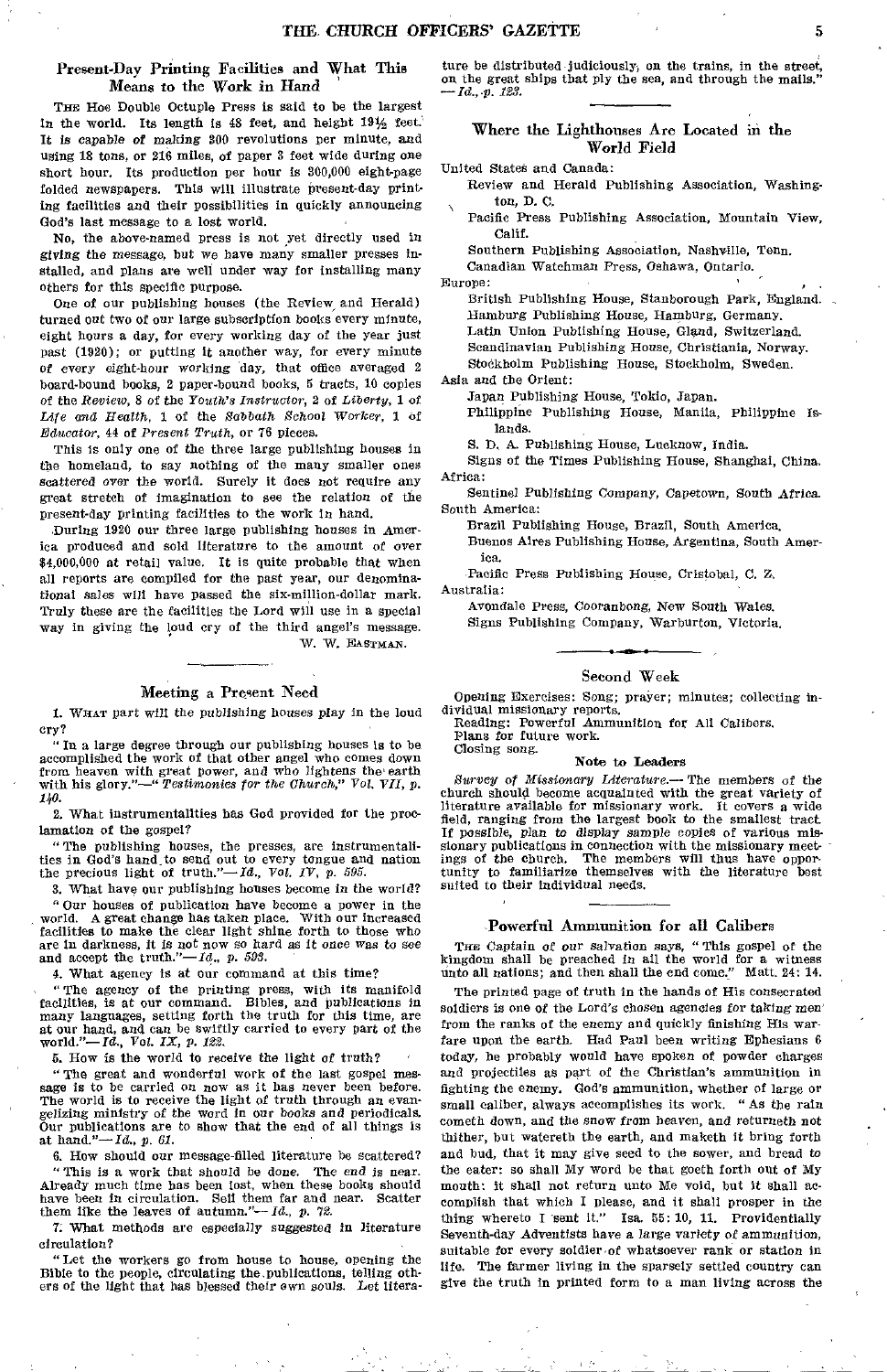continent, with as little effort as the city dweller can hand it to his next-door neighbor.

Let us take a walk through our base of supplies and see what we have for our present battles. We shall look at some of the larger pfojectiles first, and relate one story to show their dynamic power. Here are some of our most dependable charges. "The Great Controversy" has been known to blow up many fortifications of the archenemy, "Patriarchs and Prophets" is being reillustrated. It kills evolutionary theories and higher criticism, and will soon be put out in the field again. Look for the reports. "The Desire of Ages" is a masterpiece. Then over here is other powerful ammunition,—" Daniel and the Revelation," "Our Day," "Bible Readings," "The Coming King," "Christ's Object Lessons," and "Practical Guide." These have defeated the enemy many times. Then we have also "Home and Health."

Just a little experience relating to the value of "The Great Controversy." A young soldier of the Lord was canvassing in Ohio for "The Great Controversy." One night he stayed with a farmer. He sang with the family around the organ that evening, but did not exhibit his book until morning, when they readily gave him an order. He went on his way rejoicing. He delivered the book, and left his address, suggesting that he would be glad to answer any questions relating to its contents. Some time after, the colporteur received a letter from the farmer's wife. She had been reading the book, and " God's Law Immutable" was her first chapter. She was strongly convicted that she was keeping the wrong day. " Is it possible," she wrote, "that I have been breaking God's law all these years and didn't know I was guilty?" The young man told her he was keeping the Sabbath, and endeavored to encourage her in her new-found light. It was not long before she and her daughter began keeping the Sabbath, The daughter spent a few years in one of our schools, and is now teaching. Yes, large books have done much effective work in the winning of souls.

In this room is other powerful ammunition, smaller in form, it is true, but scarcely less destructive to the enemy's fortresses. You will notice there is a series of them, la beled "World's Crisis." The workers like to handle these shelis because they are small, attractive, and easy to carry. Many times they may be used very effectively.

Here is one instance. A young man became deeply interested, and began keeping the Sabbath. A few lines relating his experience will help us to see God's leading in the winning of souls:

" I thought I would write you, as I am interested in your works, and have read a number of your books, and find You people to be living closer to God and His word than any other denomination.

 $'$ I was working on the railroad, and in 1919 met with a sad accident. As I was walking over my train, I fell between the cars and lost both legs, one above the knee and the other below. Now the company promises me a job, but I cannot accept it and keep the Sabbath, so I have decided to Study for the ministry. The company will pay for my schooling at any university or school. Have you people any, schools or universities? I am of your belief, and I want to be educated in your schools, if you have any. have only a common school education, but I am young and have a long life before me. Lots of railroad boys ask me, 'How are you going to make it if you will not work on the seventh day?' I tell them that if we obey God's law and the gospel, He will not forsake us, for He tells us that He is with us 'alway, even unto the end of the wor

This young man was referred to one of our academies, and has now been there two years. May this experience inspire us to sell many more of these good books.

Next in the line of our missionary ammunition are our message-filled magazines, including *Life and Health,* Watchman, *Signs,* and *Liberty.* These magazines do a deadly work in the enemy's strongholds, and are helping win our battles against disease and against erroneous doctrines prevalent everywhere. Many attribute their entrance into the truth to the reading of our magazines.

The periodical ammunition is going forth with machinegun rapidity. The *Signs* is our pioneer missionary paper, and has long been one of our most successful soul-winners. "More *Signs* more souls" tells the truth. At a convention in Toledo, Ohio, the following story was related. It was of a woman living in the Maine woods. One day this woman received a copy of the *Signs of the Times.* Immediately she recognized that It was a Seventh-day Adventist publication. With a knowing smile she said, "Some Adventist is sending me this paper, and thinks to convert me. I will not read it." The paper came regularly each week, and she put it away with but a passing glance. After quite a number of papers had accumulated, the woman thought the ceiling of her upstairs needed papering. What should she use? Her eyes brightened as she thought of the *Signs.* She used them, and was glad they were at a more comfortable distance. This woman fell sick one day, and for a quiet place for her rest, chose the upstairs room. As she lay day after day upon her bed, looking at the low ceiling covered with *Signs,* she became interested in the titles. As her interest grew, she read more and more. Later she became a Seventh-day Adventist. This paper and *Present Truth* should occupy an important place in our missionary activities.

Whenever we speak about tracts, we recall the wonderful experience of Luther in throwing his ink bottle at the devil. -Luther poured forth his tract ammunition In the Reformation of his day; and in the great reformatory movement of today, God's people will continue to use large supplies of this kind of ammunition. A large number of people have been led to accept the third angel's message through reading tracts. Tracts are small, but God delights in using small and simple things In touching people's hearts. A little girl in Michigan gave out tracts in her neighborhood. As the woman in one home answered the little girl's knock at the door, she said to the lady, " Which day do you keep, and why?" "Sunday, of course," the woman remarked. " Well, here is a little tract. I want you to read it," the little missionary smilingly said. The woman read, and cast her lot with God's commandmentkeeping people.

Several years ago, one of our ministers, now laboring In Ohio, was stopping at a hotel. At that time he knew practically nothing about the peculiar teachings of Adventists. Lying on the floor of the lobby was a tract, doubtless left in the room by one of our lay workers. The man picked it up and became interested. Upon learning that our people published it, he telephoned to our minister living in the town, and arranged for a visit. As the result of this and of Bible studies, the man accepted the faith and is now a valuable worker in God's cause. The Lord bids us, "Cast thy bread upon the waters: for thou shalt find it after many days." " In the morning sow thy seed, and in the evening withhold not thine hand: for thou knowest not whether shall prosper, either this or that, or whether they both shall be alike good." Eccl. 11: 1, 6. Now is the time for us to do earnest work with our publications while we are permitted to do so. Let us remember that although the ammunition is excellent, yet "only the work accomplished with much prayer, and sanctified by the merit of Christ, will in the end prove to have been efficient for good."-" The Desire of Ages," p. 362. E. R. CORDER.

#### Third Week

Opening Exercises: Song; prayer; minutes; collecting individual missionary reports.

Scripture Reading: Eccl. 11: 1-6.<br>Seed Thought: "Cast thy bread upon the waters."

Song: "Make Me a Blessing Today," Christ in Song, No. 500.

Reading: Circulation of Small Literature. Closing song.

### Note to Leaders

Methods in *Literature Circulation.—* An effort should be made to acquaint our church members with the many methods that may be followed in circulating our literature in its varied forms. This will help them to see that there is something every one can do. Those who are busily occusomething every one can do. Those who are busily occupied with the daily routine of domestic life may have some part in the circulation of message-filled literature. Those part in the circulation of message-filled literature.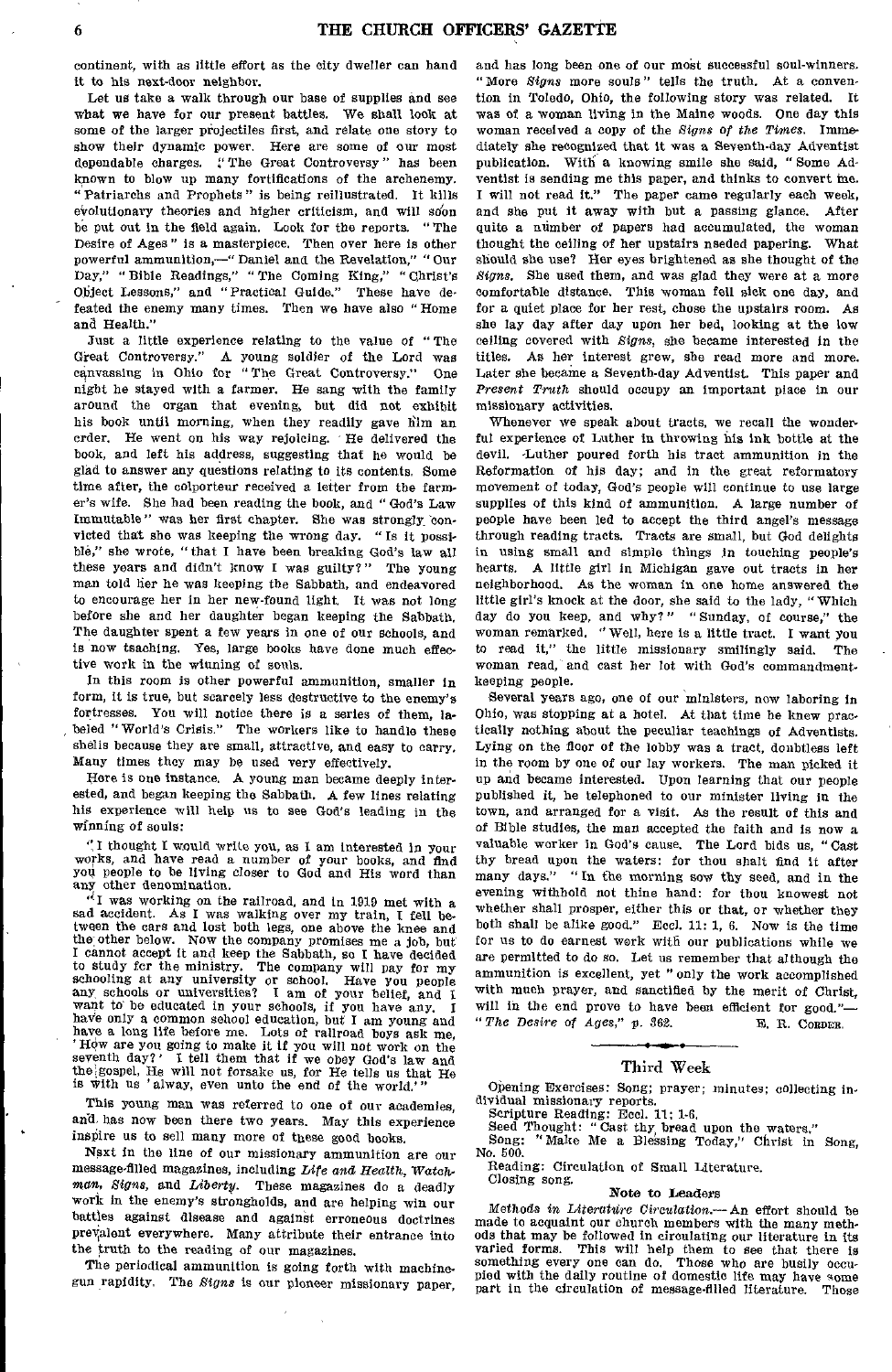who are traveling may be encouraged to dedicate a pocket for supplies of missionary literature to be placed in the hands *of* fellow *travelers.* A presentation of the various methods of service with missionary literature, will enable all to see the part they can act in using this means to enlighten those *in* darkness.

#### Circulation of Small Literature

As a denomination we are well organized to carry our message with the printed page. In no other way could a small people comprising a membership of only 150,000, reach the world with a new doctrine in one generation. This would mean personal contact and convineing argument with 10,000 persons for each one of our membership, men women, and children, which would be practically impossible, And while the Word distinctly states that it is by the "foolishness of preaching" that the world must be warned, this preaching will have to be done " largely through the printed page," the silent minister creeping into the home and, without argument or opposition, capturing the citadel of the heart.

No other message has depended so largely on the modern printing press as has this message. Every opportunity to warn the millions should be improved; for our message is a "time" message, and will be finished on time.

Millions of our large books, placed in the homes by canvassers, are doing their share; but still there are millions of people who have never heard of the third angel's message and do not know what a Seventh-day Adventist is, nor what he believes. These are the ones to whom we wish to call your attention at this time,—Protestants and Catholics, believers and unbelievers,—every one a possible convert, every one to receive or to reject the message whichis a " savor of life unto life " or of " death unto death."

How can we reach them? What can you and I do? We have our up-to-date *magazines,—Watchman, Life and Health, Liberty, Signs of the Times.* We have -our small books, included in the World's Crisis Series. If every one of our people would plan to circulate one piece of literature each day, the total for the year would be 54,750,000. And even with this great *activity* it would take eighteen and one-fourth years to reach every inhabitant of the earth in this manner. When we think of the different nationalities that must be reached, the trying conditions under which we have to labor, and - shall I. say it? - the inactivity *of many of* our people, the problem is a big one, and can be solved only by the mighty power of God coupled with the co-operation of every church member.

Every one can distribute tracts. They are small, and easily carried in the pocket. They are inexpensive, the prices varying from only half a cent to five cents each. They present truth in a concentrated form. People like to gather the news of the day from the large type on the front page of the daily newspaper. This is typical of a progressive age, of a people who are rushing to keep up with the advance of modern civilization. The message in a *nutshell* may reach many who would not otherwise care to investigate.

In "Testimonies for the *Church,"* Volume IX, we are *told'*  that our literature should be distributed judiciously, on the trains, in the street, on the great ships that ply the sea, and through the mails."

If we have a message to give, then we are messengers of the King, with *the message in our* hearts, in our lives, and in our pockets. We must first of all live the message, and this gives us a groundwork, or backing, for its promotion.

As we go to our work and mingle with the people on the cars and in the shops, as we trade in the stores or travel across the country from place to place, let us follow the example of the Waldenses of old and drop a bit of printed message quietly into other lives. We can do this if our coat pocket or hand bag contains a careful selection of tracts that give the message.

Let us not be discouraged if we meet a cool reception from time to time. It may not always be as it appears on the surface. To illustrate, let me give you an experience that shows' that people really are interested in such literature even though they may refuse it:

One *of* our missionary workers was traveling from one convention to another, some time ago, and went down the car giving away tracts to his fellow travelers. He offered one to a man who refused it. He immediately offered the tract to the man sitting alone in the next seat, but he, having seen the reception given it by the man in front, followed his example and also refused it. However, the worker laid the tract in the vacant half of the seat and passed on to more willing recipients. The train stopped at a town and both men rose. The man in front put on his overcoat, and turning to leave, picked up the tract and put it in his pocket. The other man put on his coat, and not having noticed that the man in front took the tract, turned to pick it up. Thus, although both men refused the, tract when offered, yet both wanted to see what it was. Curiosity may prompt some men to accept literature, and we should use all legitimate means to win souls.

The tract rack is another ready distributor of literature, One of our *sisters* who zealously attended to the filling of such a rack in a small depot, was surprised to find the rack emptied almost as soon as it was filled with new magazines and tracts, and wondered if some enemy were taking the papers and throwing them away. By watching she found that people came from the village and took the magazines and papers, so she knew they were being read by interested persons.

In order that our people may be able to distribute more tracts than ever before, and give the message, in small compass, the publishing house has recently issued a eeries of tracts, ten in number, put up-in assorted packages of 1,000, at the small price of \$3.50 per thousand. These small, four-page tracts contain as much as is usually printed *in*  eight pages, or about 2,000 words to a tract. They are folded twice, so they are ready to use in correspondence, and are also handy to carry in the pocket. The price of these will enable 'our working people to use three tracts where they could use only one before. The name *of* this new series is appropriately called "Leaves of Autumn Series." The titles are as follows. The titles are as follows:

- 1. Inspiration of the Bible.<br>2. The Sure Word of Prop.
- 2. The Sure Word of Prophecy,<br>3. The Second Coming of Chri
- 3. The Second Coming of Christ.<br>4. Signs of the Approaching End.
- 4. Signs of the Approaching End.
- 5. The Bible Sabbath.<br>6. The Law of God.
- 6. The Law of God.<br>7. The Threefold Me 7. The Threefold Message of Revelation 14.<br>8. The Nature of Man.
- The Nature of Man.
- The Millennium.
- 10. The Home of the Saved.

In order to make this low price, the publishing house has to print and fold all the ten different tracts at one time; so the package will not be broken, but an equal number of each tract will be sold in the same package.

Let us join the King's Pocket League, and enlist under the banner of "Service."

There is still another inducement in this work, and that is a real, genuine leather pocket that will hold twenty of these tracts. You would hardly know that you were carrying it in your pocket, as it is as soft as a handkerchief, easy of access, and will keep the tracts neat, clean, and uncreased. This ie sold at practically its cost, 25 cents postpaid.

Reach *three people with the* message *for* one *cent,* Order a supply of these "Leaves of Autumn " packages and leather carrying pockets, and be ready for the opportunities that God will surely give your members to do their part in helping to finish the work in your neighborhood.

J. W. MACE.

Owtwe to our limited space, some excellent material furnished for the Fourth and Fifth *Missionary* meetings of this month is omitted. This will appear in succeeding numbers of the *Gazette.* Dealing with the great missionary problem of literature ministry, these articles will be of value in any missionary service.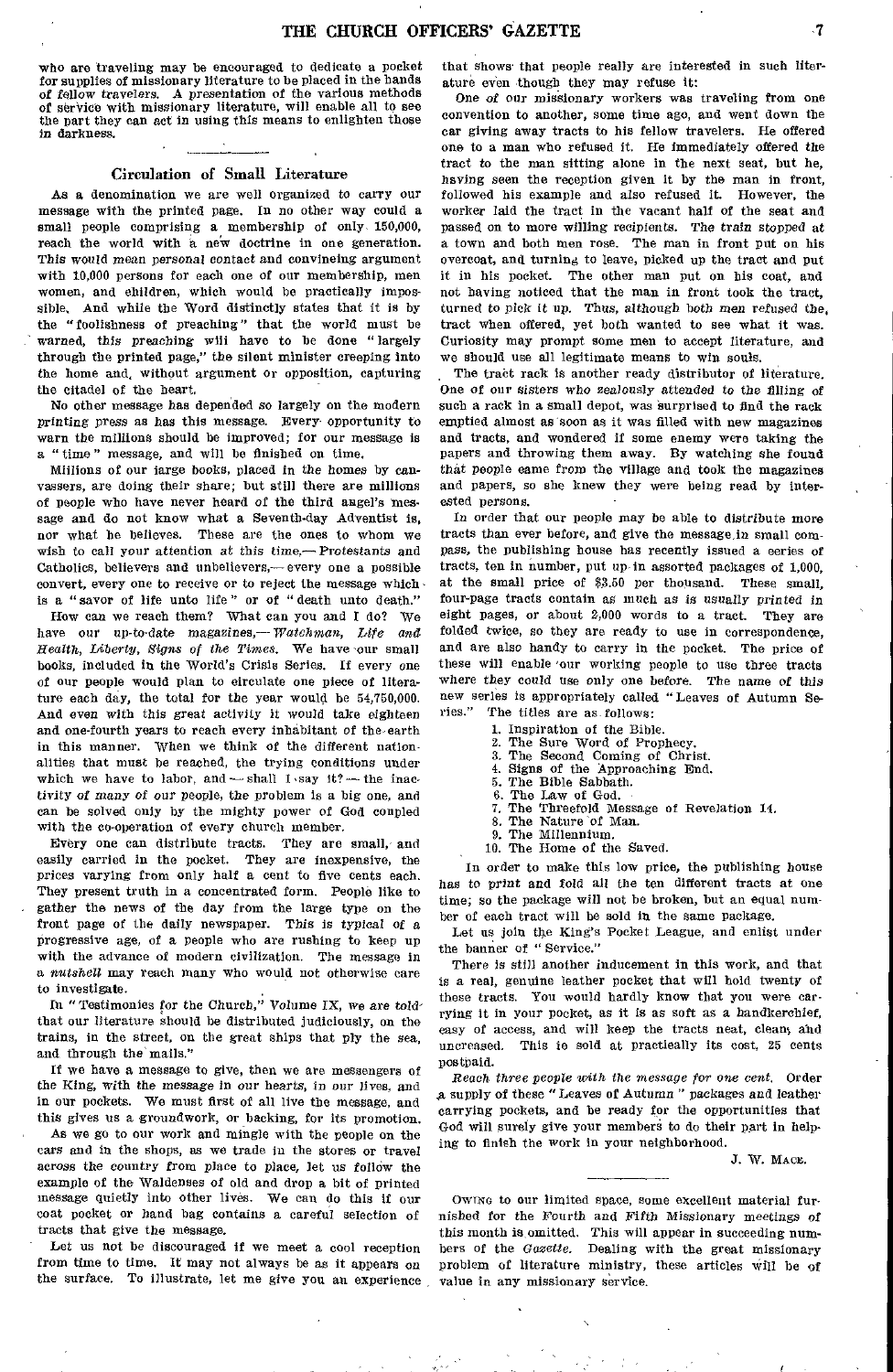# Olizoionarp Volunteer ;Department

## Devotional Meeting for June 4

#### Senior and Junior

Topic: *Speaking for Our Dumb Friends.* 

1. Opening Exercises.

- 2. Scripture Lesson: The Duty of Mercy.
- 3. Recitation: Let Us Be Kind.
- 4. Recitation: The Prize.
- 5. Special Song.
- 
- 6, Talk: A Rebuke. 7. Story: Why the Quaker Bought a Horse. 8. Recitation: The Little Lost Pup. See *Instructor* of

• May 24 or 31.

9. Story: The Bluebirds. See *Instructor* of May 24 or 31.

10. Song by Juniors.

11. Symposium.

12. Close by repeating "The Creed of Humanity."

#### Plans and Suggestions

*Aim today* to have a joint meeting of Seniors and Juniors. Let the Juniors give the major portion of the program. Pray that the program may enlist the co-operation of all Missionary Volunteers not only to be kind to animals themselves, but also to try to influence others to be kind.

*Opening Exercises.—* Have several good songs. In your selection choose at least some songs that emphasize kindness. Follow your song service with several earnest prayers. Just before kneeling in prayer, call attention to the black-<br>board motto. The prayers should deal with kindness. The prayers should deal with kindness.

*Talk: A Rebuke.—* Let this be given by a Senior Missionary Volunteer. Help for preparing it may be obtained<br>from "Patriarchs and Prophets," chap. 40, pars. 14-21.<br>*Symposium: Our Friends.*— Encourage all to take part<br>briefly in the symposium. This paper gives the following

short articles to be given as one to three minute talks: "Whit-tier's Dog," "Little Beauty," "Don't Leave Your Cat to Starve," and " The Famous Dogs of St. Bernard." When these few talks have been given, invite all to take part by contributing helpful stories of animals or personal testimonies. The story of Lincoln and the wounded bird deserves a place in this symposium. The story of "The Dog That Saved a Regiment," which you will find in the *Instructor*  of Feb. 24, 1920, is excellent. Many young people and Jun-iors will have interesting stories of their own to tell. Somewhere in your program have a short talk on "Our Part." This may be given by the leader. It should suggest what the society or societies in your church may do to prove their friendship for the dumb animals around them. Let all pledge to be kinder to all,— man and beast. *Blackboard Motto.—* 

#### • The Creed of Humanity

"I expect to pass through this world but once. Any good, therefore, that I can do, or any kindness I can show, to a fellow being, let me do it now. Let me of defer nor neglect it, for I shall not pass this way again."

# The Duty of Mercy

[To be given by one Senior and five Juniors. All should come forward, and the exercise should be conducted as a class recitation. When quoting Bible, give references.] TEACHER: Our lesson today is on "The Duty of Mercy."

Who can tell me what mercy is?

HELEN: It is kindness, compassion, tenderness, pity.

TEACHER: Is God merciful?

JOHN: Psalms 145: 9 says, "His tender mercies are over all His works."

TEACHER: What is meant by "His tender mercies," John? JOHN: Texts like these help me to understand what His tender mercies mean: "He giveth to the beast his food, and to the young ravens which cry." Ps. 147: 9, "Are not five sparrows sold for two farthings, and not one of them is forgotten before God?" Luke 12: 6.

TEACHER: Should not our tender mercies be over all His works?

HELEN: Christ said, "Be ye therefore merciful, as your Father also is merciful" (Luke 6: 36); and Micah 6: 8 says, "He hath showed thee, 0 man, what is good; and what doth the Lord require of thee, but to do justly, and to love mercy, and to walk humbly with thy God?"

TEACHER: To whom do the animals belong?

IRENE: Psalms 50: 10, 11, says, "Every beast of the forest is Mine, and the cattle upon a thousand hills. I know all the fowls of the mountains: and the wild beasts of the field are Mine."

TEACHER: Are not animals a very large part of God's works?

CHESTER: They are. Imagine how empty the world would seem if everything that lives, except human beings, were taken out of it. And the verse which Irene just quoted proves that animals belong to God.

TEACHER: Which did God create first, the animals or man?

IRENE: God created the animals first. Genesis 1.

TEACHER: God gave man dominion over the animals. Gen. 1: 26, Does that mean that man may do just as he pleases with them?

HELEN: No; he must not hurt them, nor be cruel to them, Christ told us to be merciful like our heavenly Father, and Proverbs 12: 10 says, "A righteous man regardeth the life of his beast: but the tender mercies of the wicked are cruel."

TEACHER: Why is it wrong to hurt animals?

CHESTER: Fdr the same reason that it is wrong to hurt human beings. Their bodies feel pain. Animals that have many nerves, feel pain the most.

TEACHER: Do such animals notice loud, cross words?

IRENE: They are distressed by rough, angry tones, just as we are, even if they do not understand the words. Many of them, such as horses, dogs, and cats, learn to understand words.

TEACHER: Is it not our duty to know all we can"about the wonderful creatures God has made?

HARRIET: Certainly; and the more we learn the more we shall admire their great skill in doing whatever is necessary to make their houses, provide their food, and take care of their little ones. What boy or girl could make a honeycomb as the bee does? and ants can do what no man can do,— keep grain in a warm, moist atmosphere underground and not have it sprout.

TEACHER: Is not want of observation of the animal world one of the causes of cruelty?

HARRIET: It is. Those who take no notice of animals are certain to be unmerciful through neglect. The Bible says, "A righteous man regardeth the life of his beast," meaning that he does not let it live without his notice and care.

TEACHER: Can animals feel grief and loneliness, and do they desire sympathy?

Jonx: Animals have been known to die of loneliness and grief. Horses and dogs and cats have these feelings. In Edinburgh a man died, and his little dog could not be persuaded to leave bis grave. He guarded it for fourteen Years, all the rest of his own life. He was called "Grey Friars Bobby," and in memory of his faithfulness, a lady, the Baroness Burdett Coutts, erected a fountain with a stone figure of the little dog on it, near the Grey Friars churchyard, where you may see it if you visit the place.

TEACHER: Are there many other true stories of the love and faithfulness of dogs and other animals?

HELEN: There are so many that they could not all be told. I once had a cat that shed tears just as a human being does, when he was separated from me and his home. He had become very fond of me and could not bear to be separated from me. An account has just been published of two little dogs which belonged to Professor Daniels of Brooklyn, and which were so affected by, his death that they pined and died in a few days.

TEACHER: Do not birds also possess very tender feelings? CHESTER: Yes. Mr. Angell published a story of a canary which dropped dead in its cage because it was spoken to in a sharp tone of voice. Examination has shown that many animals have places where tears can gather just as we have, and if grieved, or frightened, or in pain, they shed tears as we do.

TEACHER: What animals can you mention which are known to shed tears?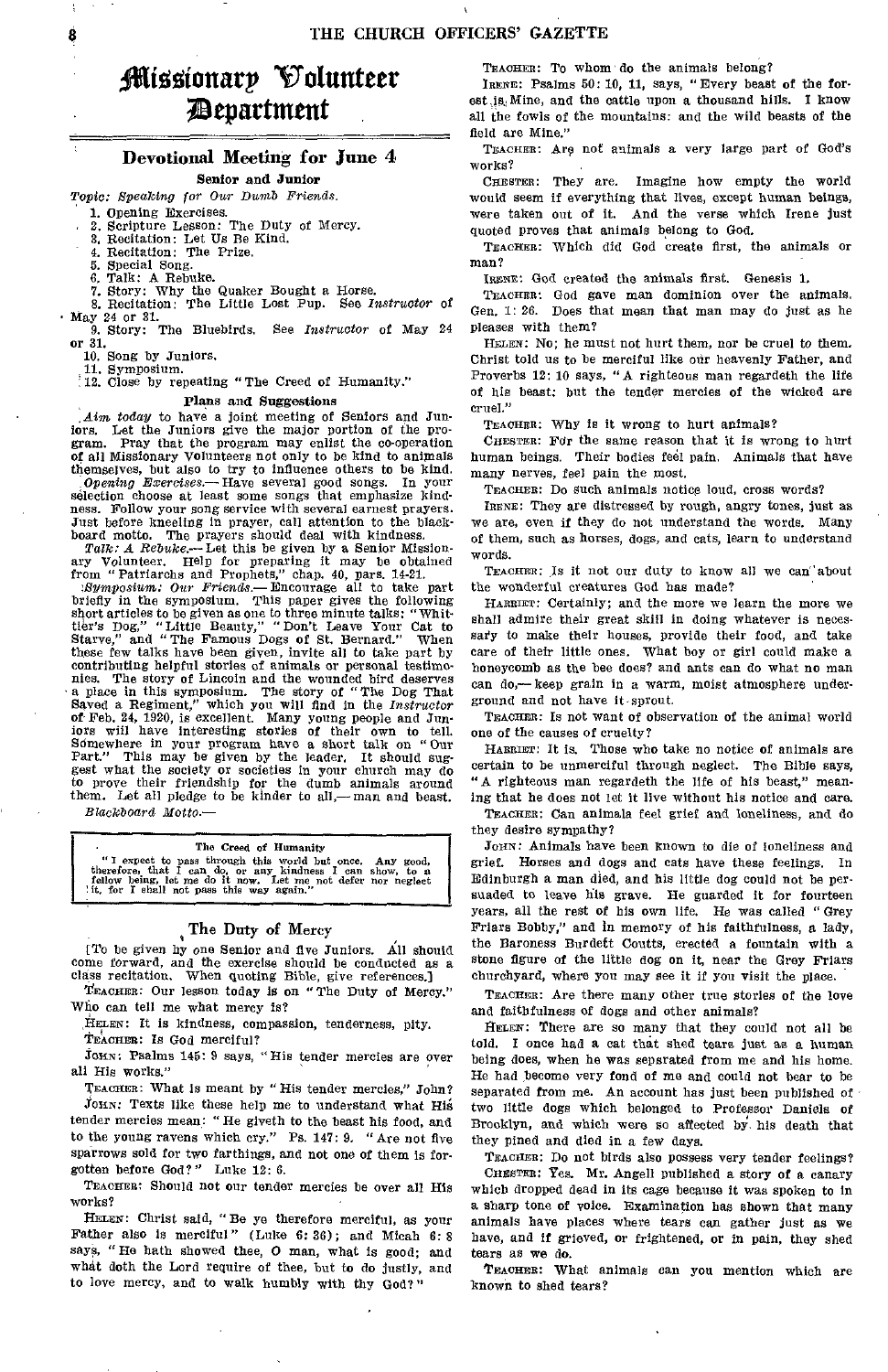JOHN: It is well known that the deer, when hunted, sheds tears. Wounded deer have been found with their eyes swimming in tears caused by fright and *pain.* Dying bears have been known to shed tears freely, and even to sob as a human being does. The giraffe also sheds tears.

TEACHER: Can you mention others?

Jens: Elks weep when wounded. Elephants *in* captivity have been known to shed tears constantly after an unsuccessful attempt to escape. Seals sob and cry in the saddest and most piteous manner when suffering. Apes frequently shed tears, and even dolphins have been observed to weep profusely and sigh heavily when dying.

TEACHER: What can you say about tame or domestic animals in this respect?

IRENE: Calves, when separated from their mothers, have been seen with tears streaming from their eyes, and their grief seemed to last a long time. Every one who lives in the country knows how piteously the poor cows grieve when their calves are taken from them.

TEACHER: How is it that so few people know these things about animals and think they are only made-up stories?

IRENE: Why, it Is because they do not observe their ways. They do not know, or else they do not remember, that the Bible says the life of a beast is to be regarded. They are not merciful.

TEACHER: Then if we never commit any cruelty nor hurt any living thing, it is not enough?

HARRIET: No; it is not enough. We must be actively kind, keeping our eyes constantly open to see if there is suffering, and trying to prevent it.

TEACHER: Should we not be careful to find out whether the food we eat, the clothing we wear, and the amusements we go to are produced through cruelty?

HELEN: Yes, I think we should; and there is no reason for not knowing, because there is so much which can-be read on the subject.

TEACHER: Does the effort to be kind to every living creature bring God's blessing?

JOHN: Surely it does. "Blessed are the merciful: for they shall obtain mercy."-Adapted.

#### Let Us Be Hind

LET us be kind:

The way is long and lonely,

And human hearts are asking for this blessing only,-That we be kind.

We cannot know the grief that men *may* borrow, We cannot see the souls storm-swept by sorrow; But love can shine upon the way today, tomorrow — Let us be kind.

Let us be kind;

Around the world the tears of time are falling, And for the loved and lost these human hearts are calling-Let us be kind.

To age and youth let gracious words be spoken, Upon the wheel of pain so many lives are broken, We live in vain who give no tender token—

Let us be kind.

— Selected.

te e ne <u>la 19</u>

### Why the Quaker Bought a Horse

DURING one cold winter in France, the pavements became very slippery because of the frost, and did not present any hold for the horses' feet; and one of these animals, harnessed to a large cart heavily laden with wood, was utterly unable to advance a step, while the carter, a powerful fellow, was belaboring the poor brute with his heavy whip, striking him over the head with relentless ferocity. Breathless, and struggling violently, the poor horse was so exhausted by his continued and severe efforts, that, In spite of the cold, he was covered with sweat and foam. Now, throwing himself *into* his collar with desperate exertion, he tugged so that the stones beneath his feet threw out sparks of fire; now, *far from* being discouraged, he backed a few paces to take breath, and again tried, but in vain, to draw his load. Twice did he nearly fall, his knees touch-

ing the pavement; the carter raised him by the bit, leaving the mouth of the animal raw and bleeding. A third time, after a violent effort, he fell on his knees, one leg entangled beneath him; he could not recover himself, but fell on his side, where he lay trembling, bathed in sweat, and his eyes fixed on his brutal owner.

The rage of his master then knew no bounds; and after breaking his whip over the head of the horse, which, kept down by the shafts, lay groaning on the stones, he began kicking the unfortunate animal on the nostrils. The spectators of this cruel sight looked on with apathy. The fellow, finding the horse did not move, took a bundle of straw, twisted it in the form of a torch, and taking a match from his pocket, said, " I'll roast him; p'r'aps that'll make him get up."

At this moment a Quaker stopped, and pushed his way among the crowd. When he saw the carter go toward the fallen horse, with the intention of applying the blazing straw to' his body, a shudder ran through his frame, and his countenance expressed the utmost compassion. Unable for a moment to endure the scene, the Quaker approached and took the carter by the arm, who turned with a menacing look, as he shook the torch.

"Friend," said the Quaker in a calm tone, showing the carter fifteen louis d'or [about \$701, which he held in his hand, "wilt thou sell me thy horse for this gold?"

"What do ye say?" inquired the carter; "will ye *give*  me that sum for the brute?" as he trod out the light beneath his feet.

"Fifteen louis d'or," said the Quaker.

"But why should ye buy the horse?"

" That is nothing to thee. If thou sellest thy horse, thee must unload thy cart, unharness the horse, and assist him to *rise."* 

*"* Is the gold good?"

"Take it to the nearest shop and- inquire."

The carter soon returned, saying, " It is a bargain."

Then unshackle the poor horse, for he is crushed by the weight of his burden."

The bystanders lent their aid to free the horse. The poor-animal was bleeding in many places; and such was his terror of the carter that he trembled at his approach. " But I cannot tell why you bought the old brute."

" I *can* tell thee; it was *to* free him from thy cruelty that I bought him," replied the Quaker.-- Eugene Sue.

## The Famous Dogs of St. Bernard

THE splendid dogs of the hospice of St. Bernard Pass, Switzerland, are known to all the world. The stories of the lives saved by these magnificent creatures, working with their brave masters of the order of. St. Augustine, deserve the highest words of commendation.

The story of Barry, the great St. Bernard that saved forty persons and was killed- by the forty-first, has been told many times. In memory of this great dog, a beautiful monument has been erected. It is said that the forty-first person to be rescued was a soldier who had been *dug* out by Barry from an immense mass of snow. Being in a state of semiconsciousness, the man believed himself attacked by the dog and killed the devoted animal with a knife.

Maria Widmer, in an article on the "Heroic Men and Dogs *of* Great St. Bernard," appearing in the Baltimore *Sun,* says: " It is further related how Barry once found a ten-year-old child lying in the snow, asleep from exhaustion. Barry warmed the small body with his breast, and began to lick it and shake it until the child woke up again. Then he lay down next to the youngster and induced it to sit on his back. In this position he finally carried the child to the hospice, and Barry's monument represents this touching picture.

"But the monks speak also of numerous noble deeds of their present dogs. They describe how these animals are often absent from the hospice for two or three days, bravely facing danger and exposure in order to follow up some trace they have discovered of a lost human being.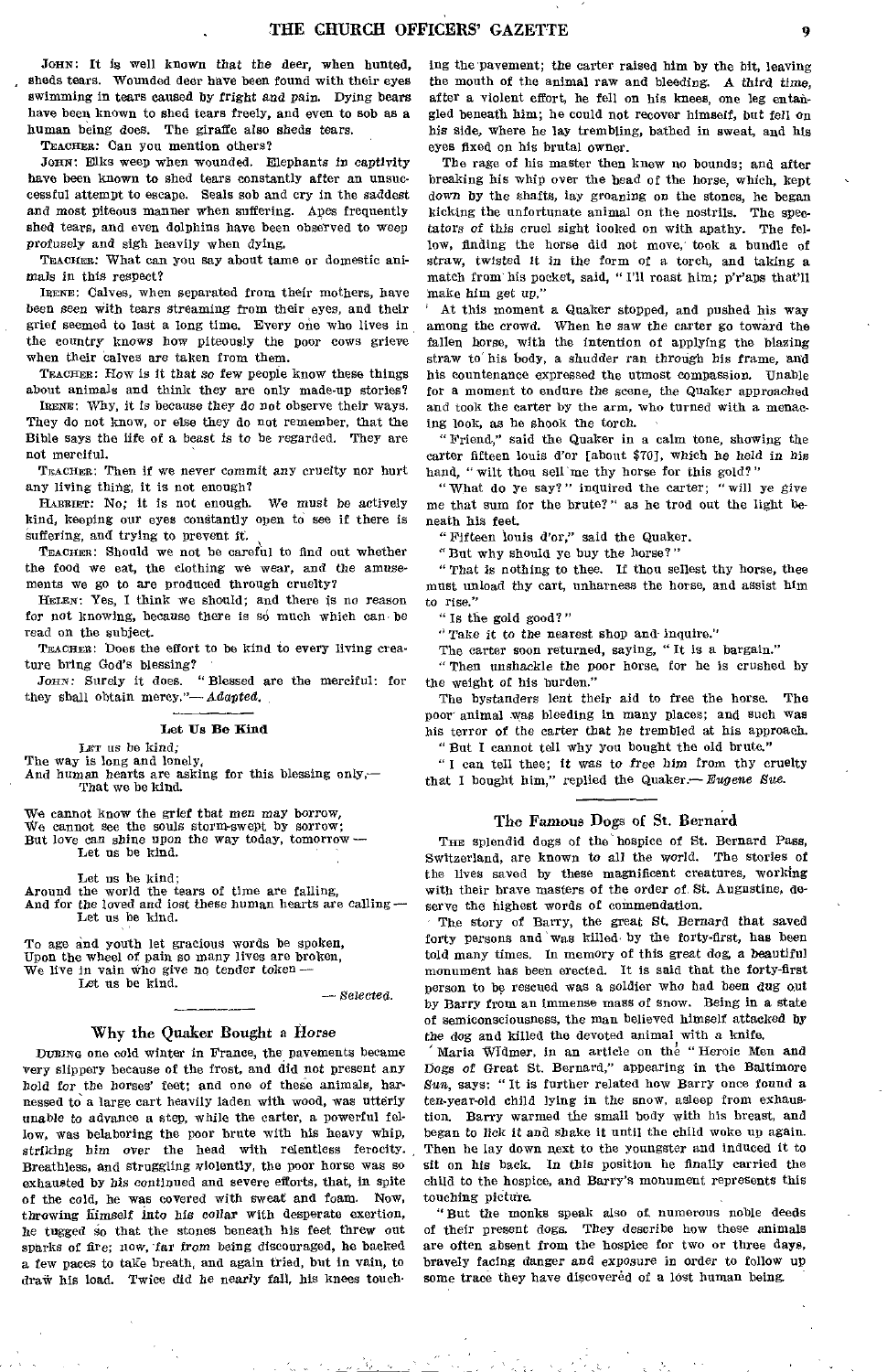" ' Once,' one of the monks tell us, ' we hurried down the pass with three dogs, fearing that three travelers who were due at the hospice were losing their way in the approaching night and the blinding flurry of snow. The dogs were ahead of us. All of a sudden we beard them barking, and upon our arrival at the spot we found one of the dogs digging hastily in the snow. I knew that something must be buried there, and all began to dig and search. Presently we found a man. He was still alive, and we gave him wine and biscuits. But in the same moment I heard a second barking near by. I hurried away in that direction, when my dog suddenly got hold of me and threw me down into the snow. I was surprised, but after getting up I soon discovered, with the aid of my lantern, what had caused the animal to act so strangely. I stood on the very edge of a precipice, and only the sagacity of my dog saved my life.'"-Selected.

#### The Prize

A PRIZE was offered for noblest deed, No matter the station, or race, or creed.

One came who was stately, and rich, and great: "I have given my, millions to church and state."

And one who had written with brilliant pen, And thoughts are mighty to uplift men.

Another was lovely, and sweet, and fair, With her laughing eyes, and her golden hair.

"I have brightened my home, and my circle wide;" And beauty and grace are the nation's pride,

One came who was ragged, and feet were bare — A girl of the slums, with a timid air;

" I am hungry often, and faint," she said, "But every night, when I go to bed,

"A part of my crusts I put outside

For a homeless dog, or a cat that cried.

"'Tis little, I know, but God will see; 'If done for the least, ye have done it for Me.'"

The prize is won for the outcast child;

"For pure religion and undefiled."

*— Sarah K. Bolton.* 

#### Don't Leave Your Cat to Starve

ARE you going away on a summer vacation, or to change your place of residence? Please do not leave your cat behind you. It you think she can take care of herself you are quite mistaken, for the eat is a domestic animal and needs to be cared for.

It is true that a cat clings very strongly to life, and can live for a long time in a most wretched and starving condition, but this makes it the more important that she should not be left to suffer a slow and miserable death.

She cannot possibly make herself comfortable, and in her attempt to find food and shelter she will be a source of great trouble, and often of absolute pain, to the occupants of the nearest houses. Even if you have not' humanity enough to care about the suffering of the cat, do you think it kind, or even just, to inflict this trial upon your neighbor?

It you cannot take her with you, at least you can see that she is mercifully killed. The Society for the Prevention of Cruelty to Animals will send to your residence, without charge, for cats or kittens not wanted. Notify the society by telephone.

The presence of so many roving, homeless, half-starved cats in neighborhoods, besides being extremely painful to People of true humanity, is a constant menace to health. It Is an accepted fact that these neglected creatures may contract diseases and carry them to the better-cared-for household pets, which, in their turn, may give the diseases to children; thus, as in many another sin, the innocent have to suffer for the guilty,

Will you not do all that you can to put a stop to, this cruelty,— cruelty which is little regarded, perhaps, by you, and yet is the source of untold misery? -- Selected.

#### Whittier's Dog

DURING one of the last birthday celebrations of the poet Whittier, he was visited by a celebrated oratorio singer. The lady was asked to sing, and seating herself at the piano, she began the beautiful ballad, "Robin Adair." She had hardly begun before Mr. Whittler's pet *dog* came into the room, and seating himself by her side, watched her as if fascinated, and listened with a delight unusual for an animal. 'When she had finished, he came and put his paw very gravely into her hand and licked her cheek, "Robin takes that as a tribute to himself," said Mr. Whittier. "He also is 'Robin Adair.'" The dog, hearing his own name, evidently considered that he was the hero of the song. From that moment, during the lady's visit, he was her devoted attendant. He kept by her side when she was indoors, and accompanied her when she went to walk.. When she went away, he carried her satchel in his mouth to the gate, and watched her departure with every evidence of distress.— *St. Nicholas.* 

## Little Beauty

LAST May a family in an Eastern city took in a little stray dog. They named it "Beauty." The family consisted of father, mother, and child. About six weeks after the adoption of Beauty something went wrong one evening. The air of the house was not just right. Beauty refused to leave the room where the father, mother, and child were. Later in the night, the little dog awakened the family by tugging at the bedclothes. The mother, overcome by fumes from a defective stove, rose, and fell unconscious on the floor, Her husband, badly overcome, managed to raise a window before he fell unconscious. Beauty jumped out of the window and ran to the home of the child's grandparents a few doors away. She raised such a commotion that the family got up in the night and followed her. The father, mother, and baby were all unconscious, but were rescued in time to save their lives.- Selected.

## Devotional Meetings for June 11

Senior Topic: " In Remembrance of Me"

1. Opening Exercises.

- 2. Scripture Lesson: John 13: 1-35.<br>3. Talk: A Servant of Servants.
- 3. Talk: A Servant of Servants.
- 4. Talk: "In Remembrance of Me."
- 5. Recitation: More and More.
- 6. Reading: "Lest We Forget."
- 7. Consecration Service: In Remembrance of Him.
- 8. Close with prayer.

#### Junior Topic: Heaven's Bank

- 1. Song Service.
- 2. Opening Song: "Trust and Obey."
- 3. Scripture Reading: 1 Kings 8: 54-61.
- 4. Prayer.
- 5. Secretary's Report.
- 6. Special Song.
- 7. Superintendent's Talk: Heaven's Bank.<br>8. Roll Call, members responding with B
- 8. Roll Call, members responding with Bible promises.
- 9. Talk: A Man Who Won a Battle by Believing. 10. Poem: A Hymn of Trust,
- 

11. Story: Margery's Promise.

12. Close by repeating Mizpah.

#### Senior Notes

*Purpose of the* Meeting--Your aim should be to help the Young people in your society to appreciate the Lord's Supper and the ordinance of humility as they should, To participate in the Lord's Supper is one of the sacred privileges that come to us as Christians. We cannot deprive ourselves of this privilege without spiritual loss. Somehow. he who partakes of these ordinances in an earnest spirit of self-examination, finds them a doorway to closer communion with God, a light enabling one to discern more clearly between right and wrong. Their observance brings addi-tional strength for resisting the enemy.

*Opening* Exercises.—Have a good song service. Sing several good, stirring songs portraying the Saviour's love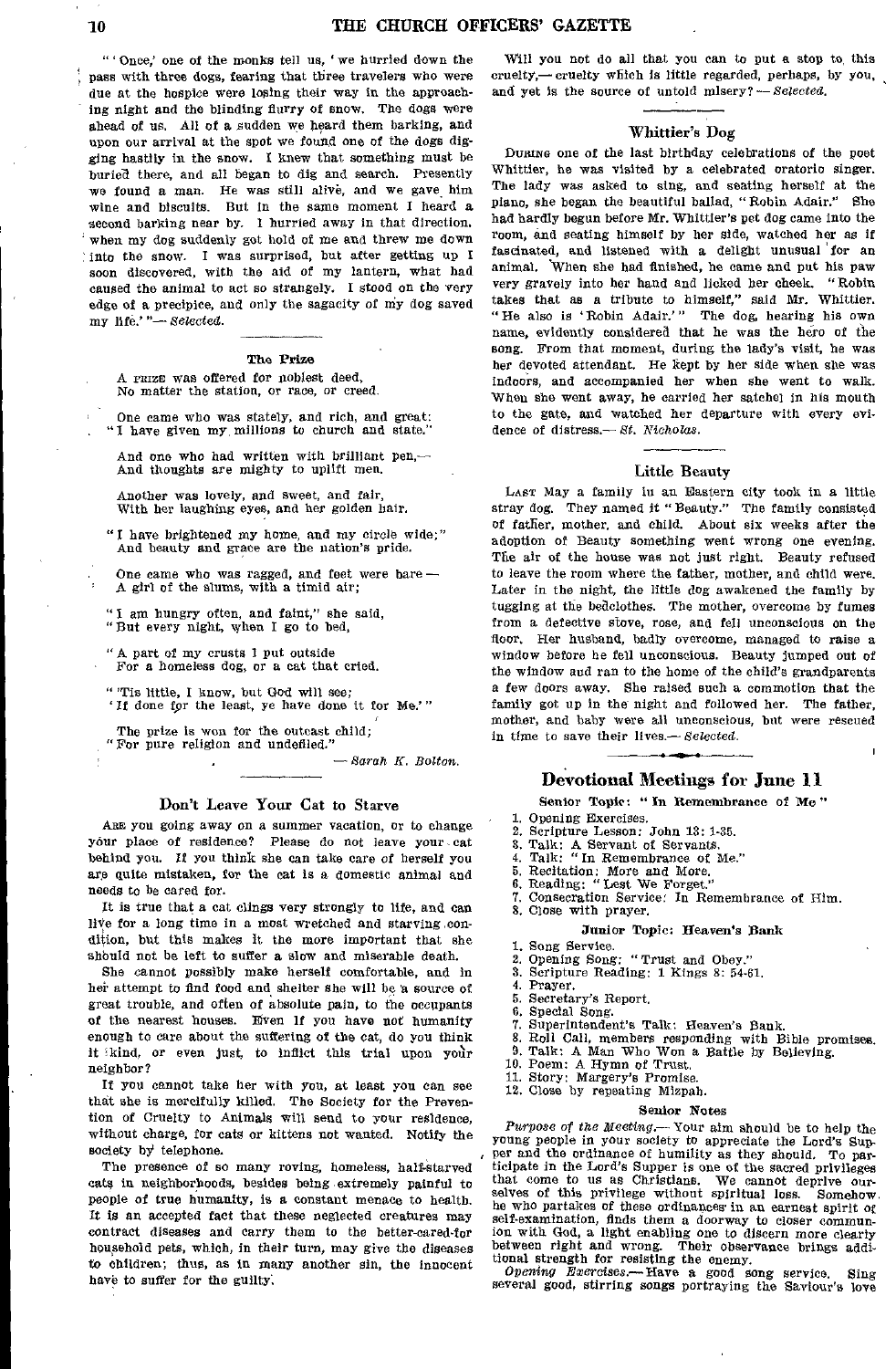and sacrifice. Follow this with a season of earnest prayer. Then *have* the secretary's report.

*Talk:* A Servant *of Servants.—* See "The Desire of Ages," chap. 71.

*Talk: "In Remembrance of Me."—Have* this given by an earnest young Christian. Besides the article in this paper,

see "The Desire of Ages," chap. 72. *Consecration Service.—It* would be interesting to prepare a list of questions to distribute among the young people for answering at this time. Here are a few suggestive ones: What is the purpose of the ordinance of humility? of the Lord's Supper? How does the latter compare with the Passover? When was the Lord's Supper instituted? When was the Lord's Supper instituted? Why was the .Lord's Supper not a blessing to Judas? Whom is the Christian to examine on such occasions? How may one obtain the greatest benefit from participating in the Lord's Supper? What should this ordinance mean to the Christian? What do I virtually say if I absent myself unnecessarily from it?

*Blackboard Motto.—* 

# " Ye are My friends, if ye do whatsoever I command you."

#### Junior Notes

*Scripture Reading.—* Read this short passage of Scrip ture in concert. After reading the whole, repeat the reading of the fifty-sixth verse. Then close with the statement, There hath not failed one word of all His good promises.

Superintendent's Talk.— Much more might be said about heaven's bank and our trust in it. It is so easy to trust things we can see and feel, and yet they are not so sure as God's word. Very often, however, children grasp the great principles of faith more readily than their older friends do. Adapt the talk to your boys and girls.

*Junior Roll Call.—* Announce the subject of the meeting the- week before, and have the Juniors *solicit* the help of their parents in finding an appropriate promise with which to answer to their names.

*Talk: "A Man Who Won a Battle by Believing."—Have*  a Junior give the story of *Gideon,* telling of the following points in the story:

1. The visit of the angel and God's promise to be with Gideon. Judges 6: 12-21.

2. The test, Judges *6:* 36-40.

3. Cutting down the army by Gideon. Judges 7: 1-7. (Emphasize the fact that Gideon believed God would save, and he obeyed every direction implicitly.)

4. The victory. Judges 7: 16-23; 8: 28.

This talk may be given as a symposium by four Juniors, if thought best

#### " In Remembrance of Me "

Moon of pleasure or of pain is bound up in the one word "remembrance." Deeply graven upon memory's walls are the pictures representing some great happiness or some deep sorrow. Indelible are these impressions.

We seek to render more ineffacable the inscriptions upon the tablets of our memory by certain memorials or by the erection of some monument. Certain battlefields of world renown are thus commemorated. Lookout Mountain, Tennessee, where was fought the far-famed "Battle Above the Clouds," is marked here and there by monuments and tablets. Upon the spot where General Warren fell in the Battle of Bunker Hill, stands a monument in his honor. Many a *visitor* to Niagara Falls, in passing around the Gorge, has recalled the history of events commemorated by the erection of the beautiful monument *to* the name of General Brock. The traveler, in approaching the city of Washington, catches a glint of the towering obelisk erected in honor of George Washington. Cities, counties, states, and nations are named in honor of men and events. Memorial days are celebrated and holidays observed in commemoration of historic events.

Recognizing the -forgetfulness of human kind, the Lord has established certain memorials. The Sabbath is His great memorial of creation. There never could have been an idolater bowing *down to* an image of wood or stone if men had always remembered "the Sabbath day, to keep it holy."

When the children of Israel were called out of bondage and the destroying angel smote the first-born in every Egyptian home, the feast *of* the Passover was established. [Read Ex, 12: 25-27.]

In the New Testament church, certain *ordinances* and

memorials have been established. These were ordained by the Lord himself. They are baptism, the ordinance of humility, and the Lord's Supper. The last two are intimately associated, having been established by our Lord upon the same occasion, namely, at the time He celebrated the last Passover with His disciples. As they sat down to partake of the Passover, in sorrowful tones the Master spoke: [Read Luke 22: 15-20, and "The Desire of Ages," p. 662.]

At a feast it was customary for a servant to wash the feet of the guests. The necessary preparation had been made, but the hearts of the disciples were filled with jealousy, and envy, and not one moved to serve the others. To teach the lesson of true humility, and as a special preparation for the institution-of the sacred ordinance which was to follow, "He riseth from supper, and laid aside His garments; and took, a towel, and girded Himself. After that He poureth water into a basin, and began to wash the disciples' feet, and to wipe them with the towel wherewith He was girded." John 13: 4, 5. Not recognizing its true significance,  $4$  Peter saith unto Him: [Read John 13: 6-17.]

The one who in humility *of* heart and mind participates in this sacred ordinance, following in His steps, renews his baptismal vows, and prepares himself to partake of the emblem of the Great Sacrifice, which memorial follows.

" He took bread, and gave thanks, and brake it, and gave unto them, saying, This is My body which is given for you: this do in remembrance of Me. Likewise also the cup after supper, saying, This cup is the new testament in My blood, which is shed for you." Luke  $22: 19, 20$ .

This do ye, as oft as ye drink it, in remembrance of Me. For as often as ye eat this bread, and drink this cup, ye do show the Lord's death till He come." 1 Cor. 11: 25, 26.

He hasn't come, but He's coming. Who would forget or neglect His great memorial? Who would make light of it? Who would drop a slighting remark concerning any portion of this sacred service instituted by the Lord himself? Who would willingly absent himself from that service of the church in which this great memorial is celebrated?

If *you find* in your heart a disinclination to attend, examine well your motive. Is not this memorial as sacred as His memorial of creation? You who feel free to absent Yourself from the celebration of the ordinances of the Lord's house, would you likewise profane His Sabbath? *During* the period of time in which these ceremonials are in force,-"till He come,"- who would discriminate and by his actions say, " This is sacred or this is important; I Will observe this, but not the other "? [Read " The Desire of Ages," pages 060, 661.]

Shall not our Missionary Volunteer army form a new resolution that we will show our appreciation of the gift of heaven in the priceless sacrifice made for our redemption, by lovingly and reverently observing this memorial? C. A. RUSSELL.

## "Lest We Forget"

ONE by one the children had left the old home, and up in the village cemetery the father had been resting for almost eleven years. So on this, the morning of her sixty-fifth birthday, the mother sat all alone, thinking of *bygone* days, and waiting for her near-by loved ones to drop in.

Presently the postman came, with his cheery Good morning. He 'handed her a package and a small contribution of letters and cards. The first letter she opened began:

"DEAREST MOTHER: I'm sending this letter and a little remembrance so that they may reach you on the morning of your birthday. How I wish I could be with you then! But when you read this, remember I love you dearly, and that I shall be celebrating your birthday by thinking of you and by writing you a nice long letter. I wish I could write one as long and dear and sweet as you deserve; but'

Something trickled down the withered cheek. Her eyes were too dim with tears of gratitude to read farther at that time. It was such a comfort to this lonely mother to know that those she loved so dearly, and to whom she had given the best of her life, really cared enough to show their appreciation. There had been a letter the day before, and another lay unopened in her lap. She knew the handwriting. Only one of her children had failed to send her

 $\mathbf{I}$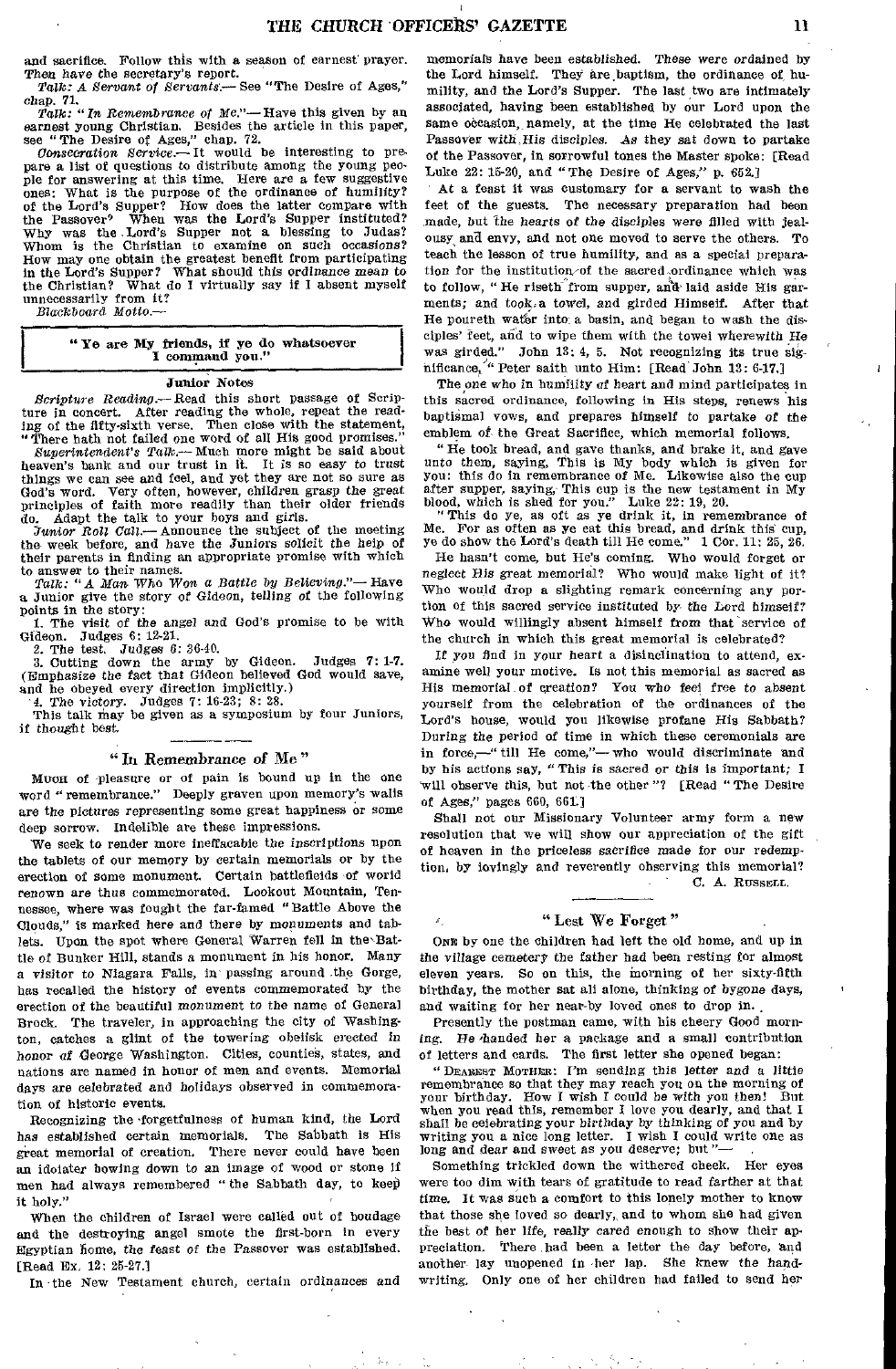a birthday greeting. " 0, if only I could hope for even a line from —!" she sighed, as she thought of the wayward child who seemed to have utterly forgotten mother and home.

Somehow today I fancy I can see the Master bending low over that mother, and over hundreds of others whose hearts are aching because of the forgetfulness and negligence of loved ones. If we could hear His words of sympathy, I wonder if He would not say: "Yes, I know just how your poor, lonely heart aches. Down in My own heart is an unsatisfied longing for those who profess to love Me to show forth their love in obedience to My request. I, too, long to be remembered by those whom I have loved more than My own life."

You and I were not present at the table the evening the Master first said, " This do in remembrance of Me." But He has sent the same gentle command down to us through His word. We celebrate the Fourth of July. We do not forget the signing of the Armistice. Each Memorial Day the whole nation turns aside to honor her sleeping heroes. All this is commendable. But what of the Master, whose gift of eternal life means infinitely more to us? Do we commemorate His great sacrifice that carries with it the promise of His return? How prone we are to forget and neglect the world's greatest hero,—our Saviour, our Brother, and our Friend,— and that, too, after He has passed on to us the request to observe the Lord's Supper together " in remembrance of Me."

We do not mean to be unappreciative of this great memorial, I am sure; but often it seems nonessential and something from which we derive no personal benefit, so we \say, "Oh, today is quarterly meeting! I guess I'll stay at home." But although we may not understand why this simple ordinance can mean so much to the Christian, let us remember to do "whatsoever He saith unto " us, and some day we shall understand, for spiritual things "are spiritually discerned."

The allied nations may some day erect a memorial to commemorate the great World War • and its victories. " Should such a thing come to pass," says a writer in the Christian Endeavor World, "it will stand unto the end of the world, the most sought and most oft-visited monument of all to which tourists to Europe will go. All the monuments of Waterloo and other great victories will become insignificant in comparison. But the greatest memorial in the world will still continue to be the one that Jesus instituted of His sacrificial death and His vital, sustaining life,  $-$  the communion of the Lord's Supper,— which the church everywhere observes ' in remembrance of Me.'"

And how thoughtful of the Master to choose this kind of memorial! There are memorial buildings scattered over all the world. However, you and I have been able to visit only a very few of the famous ones. But our Master chose a memorial with which all who love Him may become acquainted. It is not a place that we cannot reach; it is not an intellectual or spiritual goal to which we cannot attain. This memorial is within reach of all who enjoy Christian fellowship.

There is something sweetly human in the Master's request: " This do in remembrance of Me." But He longs to be remembered most of all because He knows the dangers that beset those who forget Him. "Write often, John," said the mother as she bade her boy good-by. It was not a selfish request. She knew that his letters would help to anchor him to home and home ideals, and help to safeguard him against the temptations around him. Just so the Lord's sacrificial memorial is given to draw us closer to Him. We need to observe it lest we forget the sinfulness of sin. And as we meet together, we need to examine ourselves individually, by the help of the Holy Spirit, lest we forget the dark corners in our hearts and fail to let the Master have full possession. Young friends, we need to participate in the Lord's Supper, lest we forget Hlm who has said, " This do in remembrance of Me."

 $\mathbf{t}$ 

M. E.

#### More and More

THE light of the world shines brighter and brighter As wider and wider God opens my eyes; My trials and burdens seem lighter and lighter,

And fairer and fairer the heavenly prize.

The wealth of this world seems poorer and poorer As farther and farther it fades from my sight; The prize of my calling seems surer and surer As straighter and straighter I walk in the light.

My waiting on Jesus seems dearer and dearer As longer and longer I lean on His breast; Without Him I'm nothing, seems clearer and clearer, And more and more sweetly in Jesus I rest.

My joy in my Saviour is growing and growing, As stronger and stronger I trust in His word; My peace, like a river, is flowing and flowing As harder and harder I lean on the Lord.

*— Selected.* 

#### Heaven's 'Bank

WHAT is this [show a check] I have in my hand? What is it good for? Yes, it says that if I go to the National Bank I can get twenty dollars. Some one has put that much money in there for me, and the bank promises to pay me that sum of money as soon as I present the check.

There once lived a very poor man. He had scarcely enough to eat, and his children had to wear old clothes. Very often they were cold and hungry. They lived in a poor tumble-down house, with very little furniture in it. This poor man had a rich friend, and one day the rich man sent for him and said: " I have plenty of money, Mr. Brown, a great deal more than I shall ever need. And you are suffering. I am going to give you a slip of paper which you may carry to my banker and he will give you all the money you ask for."

Mr. Brown was so happy. He left the office of his rich friend with the slip of paper held tightly in his hand. He hurried home and showed it to his wife and children. "Hurrah," they all cried. "What a wonderful promise! Isn't that man good?"

And then the poor man suddenly stopped short. " We must be careful not to lose that slip of paper," he said. "I wonder where we can keep it best." "Let's sew it into the mattress," suggested the wife And so that is what happened to the little slip of paper. Every day Mr. Brown would take hold of the mattress so he could feel the precious bit of paper rattle. And once in a while he'd take it out and show it to his wife and children, Once he even took it to the bank and got enough money to buy a little sugar, but he hurried right back with the slip and sewed it into the mattress again.

At last when a year had gone by, the rich man sent for his banker. "How much money has Mr. Brown drawn?" he asked.

"About forty-seven dollars," was the reply. A few days later Mr. Brown was sent for again.

"Why( haven't you used the slip I gave you a year ago?", he asked Mr, Brown.

"I have used it a little," replied the poor man "And oh, I've kept it so carefully!"

"Mr. Brown," said his rich friend, "I've been watching You this year, and I've come to the conclusion that you're not worth much. You had in your hands an opportunity to give your wife and children all the comforts of life, and you've let her struggle along and wear old clothes. You've let your children go ragged and barefoot. I'm disgusted with you. I have told my banker that he is not to give you any money after this."

Poor Mr. Brown! We feel sorry for him, and yet we know he was a very foolish man. And I should be just as foolish if I didn't take this check to the bank and get my money.

Now, it is a queer fact that a great many of us are just like Mr. Brown. There is a wonderful bank in heaven, and the Creator of the universe has given us a great many promises. (Promises, you know, are God's checks.) -Here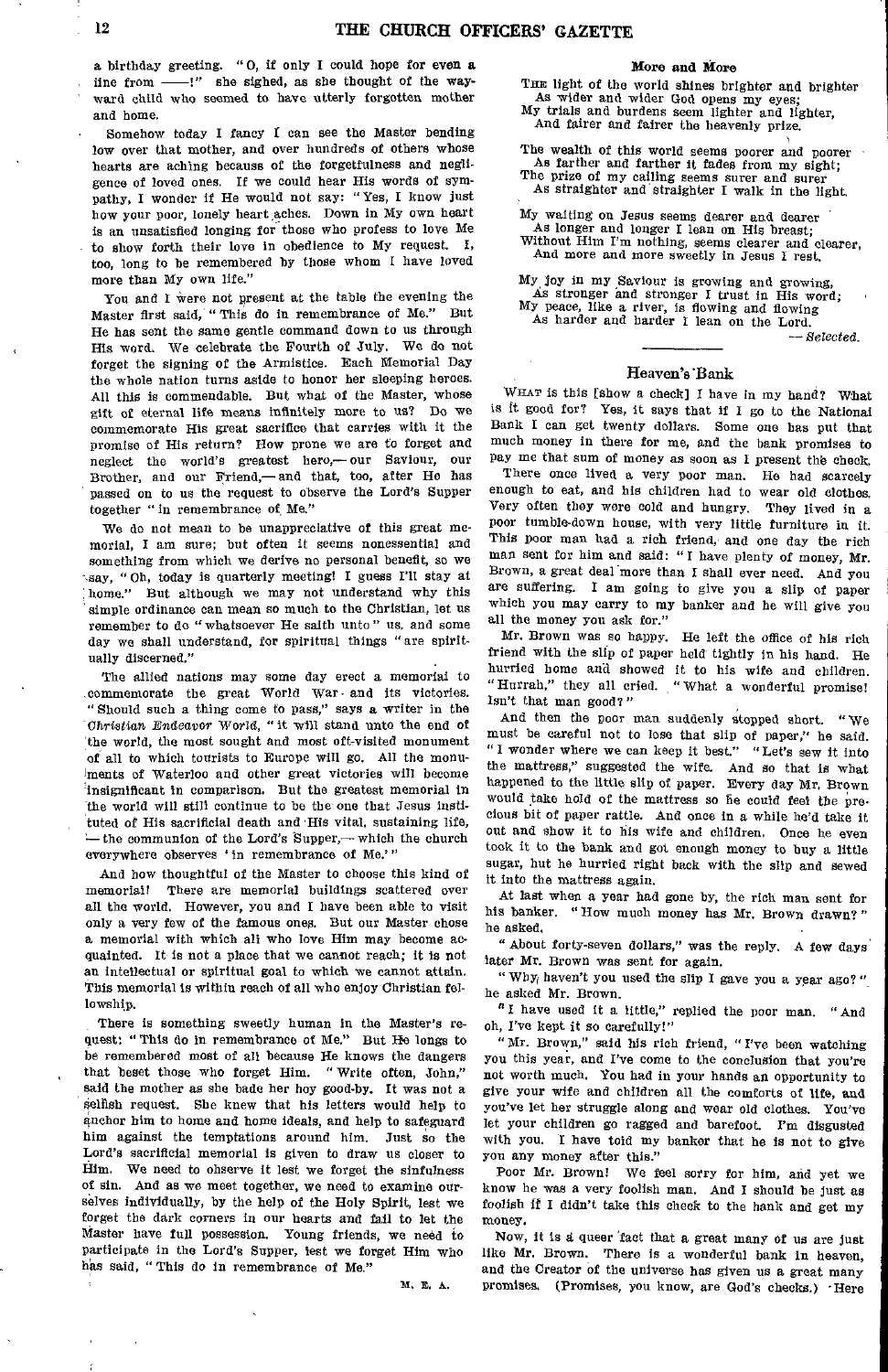is Just one: [Read Matt. 7: 7.] I wonder if we really use those promises, or if we Just think how wonderful they are and don't really try to act on them. Like the poor man, Mr. Brown, we'll lose our *chance* to use them unless we make them our own.

What do'I mean when I say we must use the promise? Perhaps I can best explain by telling you the story of a young woman. She came to know God and trust Him She had no home, and had to work for her living; and when she began to keep the Sabbath, she, lost her position. Again and again she tried to find work, but was always refused as soon as it was found out that she wished to keep the Sabbath.

finally she had but a nickel in her purse. That evening a worker called to encourage her, and she found her just as happy and hopeful as If her purse had bulged with money. She had taken that promise which says, "Commit thy way unto the Lord; *trust* also in Him; and He shall bring it to pass," for her own, and was using it. She trusted God to-open the right way. In about half an hour a telephone call came, offering her an excellent position with her Sabbaths off. " I'm not a bit surprised," said the young woman. '"I knew God would take care of me, because He promised."

There are a *great* many promises in the Bible for boys and girls. In a few minutes we shall have a roll call, and each boy and girl may read a promise. Let us remember that these promises are to be *used*. IL. H.

#### A Hymn of Trust

(To be repeated by a Junior) THE child leans on its parent's breast, Leaves there its cares, and is at rest. The bird sits singing by its nest, And tells aloud Its trust in God, and so is blest 'Neath every cloud.

He hath no store, he sows no seed, Yet sings aloud, and doth not need; By flowing streams or grassy mead He sings to shame Men who forget, in fear of need, A Father's name.

The heart that trusts forever sings, And feels as light as It had wings; A well of peace within It springs;

Come good or ill, Whate'er today, tomorrow, brings,

It is His will. *—" The Shodow of the Rock."* 

#### Margery's Promise

IT wasn't a promise Margery had made, as ydu might think, but it was hers nevertheless. God made the promise, and Margery claimed it. And this is how It came about.

The Annex was an ugly, oblong building, a plain, flattopped eight-room house squatted down behind the sanitarium. It didn't even have the distinction of different-sized rooms or an inside stairway, The latter just rambled up the outside, until with a rickety effort it touched the top. No one ever knew why such an old building had been allowed a mortgage on the ground, unless it was a sort of dormitory for the Chinese help of the former' *mansion in*  front. That old-fashioned dwelling had become a sanitarium, and the Annex remained, at first little used. Then as business Increased, it was scrubbed and disinfected to told the overflow of nurses. And finally, the big house being filled to overflowing, a large tent was pitched securely on the fiat roof. " It would be the most healthful place for us to sleep," said the *doctor-father, "almost* as good as going to the mountains." And so beds were set *up* in the tent, and It was converted into a big nursery.

Margery hung around the sitting-room and parlor that first night. Oh, how she dreaded going up into that dark<br>tent alone! And yet she could see no other way. The tent alone! And yet she could see no other way. younger children had been put to bed in the house, to await the time when father and mother could carry them to the tent. *Anyway* Margery was her father's oldest girl. Besides that, she was a Christian, and she knew that a true Christian does not fear. But tonight she lingered, too proud to admit that she hated to climb those dark, squeaky stairs into a lonely tent.

"How long before you'll be ready to go to bed, mother?" asked Margery, hopefully, as she caught a glimpse of her busy mother. "Why, I guess I'll be able to get away in about an hour or two, dear," was the reply. "You run along and go to sleep. We'll be there before you know it."

Margery was disappointed. She never was allowed to sit up late, and already it was long past her bedtime. She would have to face her problem alone. *And then it* popped into her head. It was a sentence her Sabbath school teacher had said, and somehow it just fit. "God never asks us to do anything He will not help us to do," Mrs. Kimble had said. Wasn't it right that she should go to bed and to sleep? Then, wouldn't God help her?

Margery turned to her Bible. In her dread and fear she had forgotten her usual evening *reading. Tonight as* she opened the sacred book, she sent up a prayer that the loving heavenly Father would give her a special message. And the great God heard her prayer. Perhaps it was because her Bible Year leaflet was stuck in by the first chapter of Joshua that it opened there, but if that is the case, God had planned it to meet Margery's need, for the first verse that met her eye was: "Have not I commanded thee? Be strong and of a good courage; be not afraid, neither be thou dismayed: for the Lord thy God is with thee whithersoever thou goest." Joshua 1: 9. Margery read it again and again. It was such a relief, and somehow the ache in her throat stopped. She didn't have to go alone, the great God of the universe would be beside her. Tears filled her eyes, and she knelt with a prayer of thanksgiving in her heart

"Why, haven't you gone yet?" Mother met her in the hallway as Margery, a little bundle under her arm and her Bible in her hand, had started for the teht.

"No, mother,  $I \rightarrow I$  just couldn't before," answered Margery, somewhat sheepishly.

*"Before what;* dear?" Mother was quick to notice the hesitancy.

"O mother, I couldn't bear to go up those rattly stairs until I knew God was going with me," the words poured from the unburdened heart. "See, mother." Margery had her finger on the precious promise. "See what God has said to me," she continued, and then she read the words as she had never read them before. "It's my promise, mother, my very own."

Then it all dawned upon mother,—the lonely roof top and the rambling stairs on a dark night. It truly was an ordeal for a girl scarcely thirteen. She was about to suggest that Margery might sleep on the couch *until* she could go over with her; then a look into her shining face withheld the suggestion.

As for Margery, it was a triumphant night for her. Somehow the stars were so bright that the night wasn't dark, not nearly so dark as her fear. The stairs did squeak, and once she almost looked behind to see who might be following, and then she remembered in time. God was with her, it didn't matter what was behind. The wind was blowing the tent about until the canvas cracked and the ropes strained; and yet to Margery the song of the wind, which might have struck terror into her heart an hour before, was but an expression of God's power to protect her.

An hour later when mother and father arrived with their drowsy burdens, they found *Margery* fast asleep. Close

beside her was her Bible with her hand flung across it. "Dear child!" murmured mother. *her* promise." HARRIET HOLT.

| Get ready for our South America Rally Day      |  |  |  |
|------------------------------------------------|--|--|--|
| next month. Let us make that offering the best |  |  |  |
| one yet.                                       |  |  |  |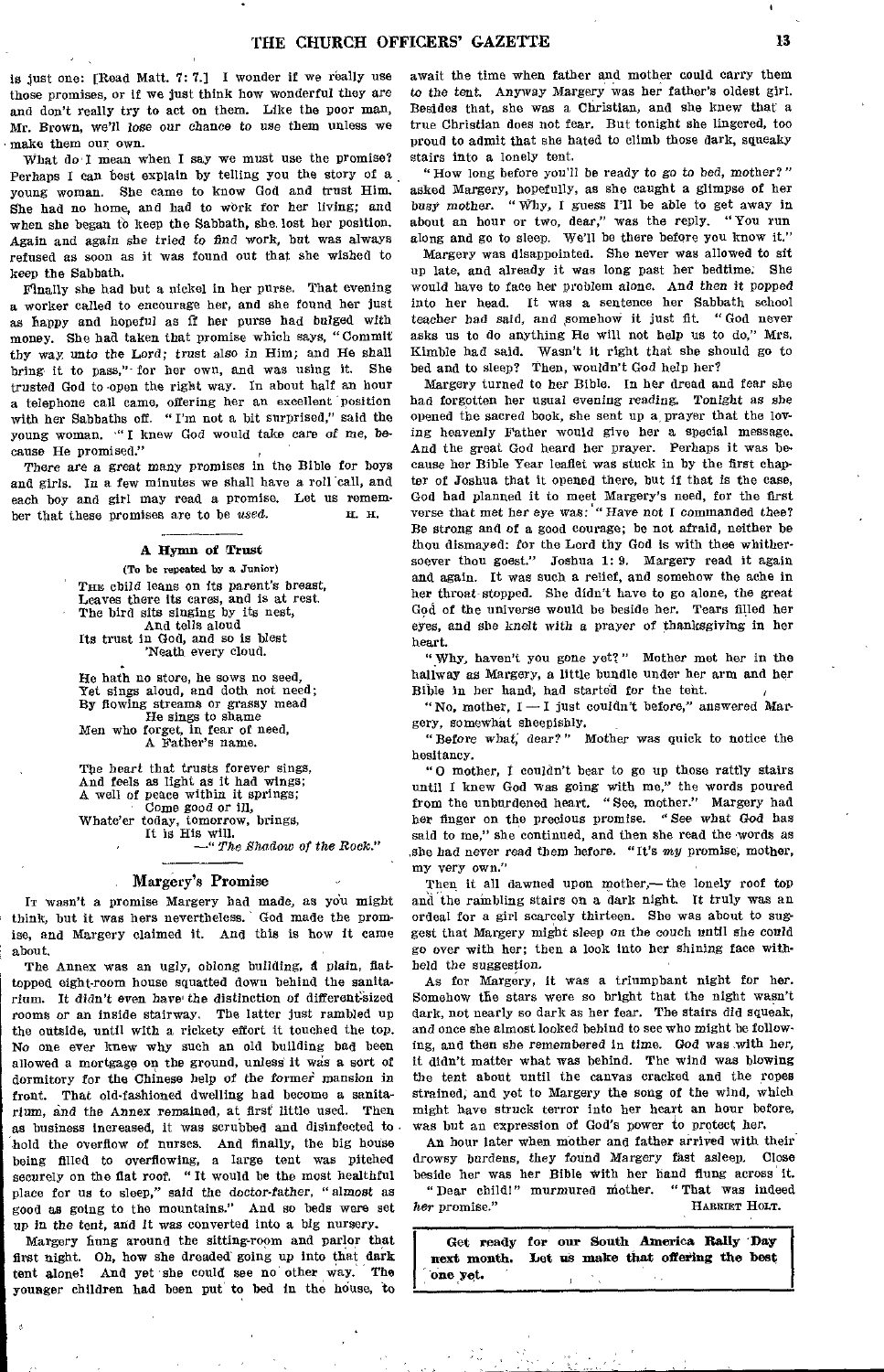## **Devotional Meetings for June 18**

Topic: "Like *Leaves of Autumn."* 

Senior

1. Song Service and Prayer.

2. Secretary's Report.

3. Reading: The.Need of Earnest Effort.

4. Taik: Into Ali<sup>u</sup>the World.<br>5. Talk: The American Apostle of Tract Distribution. See Instructor of June 7'or 14.

6. Talk: John Green's Pocket. 7. Special Song: Pocket League Rally Song. See In-

structor of June 7 or 14.

8. Talk: Our Pocket League. 9. Symposium: "I'll Be What You Want Me to Be." 10. Close with prayer.

#### Junior

1. Song Service and prayer.

Secretary's Report.

3. Superintendent's Talk: The Story of Harlan Page.

4. Reading: John Green's Pocket.

5. Special Song: Pocket League Rally Song. 6. Talk: A Demonstration of Courtesy. 7. Talk: Things to Do. 8. Symposium: " I'll Be What You Want Me to Be." 9. Close with prayer.

#### Plans and Suggestions

• Make today a King's Pocket League rally. Plan for it! Pray for it! Work for it! Remember, in unity there is Pray for it! Work for it! Remember, in unity there is<br>strength. Let every officer be a second-mile worker, and do all that he feels to be his duty, and then a little more. The King's Pocket League is not a band. It does not conflict with any of the other bands in the society. The King's Pocket League is made up of minutemen, who stand for preparedness and endeavor to be ready to seize every op-portunity for service. Let your slogan be, Every Missionary Volunteer a Pocket Leaguer.

*Things to Do.—* 1. Secure a supply of Missionary Volunteer Leaflet No. 41, "The King's Pocket League," and give a copy to each member.

2. Order a sufficient number of Missionary Volunteer Pledge No. 6, "The King's Pocket League Card," to give one to each member of the society who joins the League.

1e to each member of the sociology was secretary at<br>3. Order through your Home Missionary secretary at least one thousand copies of Leaves of Autumn Series. If your society is small, you might unite with the Home Missionary Society in ordering.

4. Ascertain how many desire a leather pocket case for carrying tracts. Price, 25 cents. Order through the tract society. Have a sample of this pocket to exhibit today.

5. Study the latest Catalogue of Publications. In it you will find a price list of tracts, pamphlets, and small books, Your Home Missionary secretary should have one of these catalogues. In addition to the Missionary Volunteer leaflets listed on pages 53 and 54 of the Review and Herald Catalogue of Publications, note the following: No. 70, "Two Pictures," price 2 cents; No. 71, "Keep the Home Fires Burning," price 2 cents; No. 72, " Others May, You Can-

not," price 1 cent.<br>
6. Order a good supply of the leaflet just coming off<br>
the press, "Why I Am a Seventh-day Adventist," price 5 cents, It begins with a brief history of the movement, follows with a discussion of the fundamental doctrines which we hold, and concludes with up-to-date statistics showing

the progress of the message. *Symposium.—* This should be a response to the call to work. Each member, before leaving the meeting, should be equipped with a pocket of tracts and a determination to use them,

Use This Ammunition.—Powder without fire is useless. Pray for the spark of heavenly fire. Carry on systematic house-to-house work; inclose leaflets in your correspondence; keep reading racks filled; never be caught without King's Pocket League ammunition in your pocket. Pray for open doors, and step in when they are opened. Report your work, to the glory of God and for the encouragement of others.

Blackboard Motto.—

### I. Every Missionary Volunteer a Pocket Leaguer

#### Special Senior Note

*Reading No. 3* will be found in " Testimonies for the Vol. IX, pages 43-45.

Talk *No. 8* should be given by the officer who is-chiefly responsible for pushing the King's Pocket League in the society. Helps for this talk, may be gleaned from the note. in this paper on "Things to Do," "Missionary Volunteers and Their Work," pages 274, 275, and Missionary Volunteer

Leaflet No. 41. Be sure to have everything ready for equipping new members. Then close the talk by enrolling members, remembering to furnish every Leaguer with a card properly signed and with a supply of leaflets to use. Special Junior Notes

*Superintendent's Talk: The Story of Harlan Page.—* Adapt your talk from No. 6 of the Senior program, "The American Apostle of Tract Distribution."

*Reading: John Green's Pocket.—Have* this read by an older Junior,

*Special Song: Pocket League Rally Song.—* Select five or six children who sing well, to sing this in unison.

they know the tune and are familiar with the words. *Talk: A Demonstration of Courtesy.—The* Junior giving this talk should think out the most courteous ways to present a tract. For instance, one Junior offers to help a lady off the car, and hands her a tract. He never forgets to lift his hat. A girl should not forget to smile. A wide-awake Junior will find various opportunities to give away

truth-filled literature, *Talk: "Things to Do."—* This should be another brief talk from the superintendent or an older Junior, and should consist of definite plans. Follow the suggestion in should consist of definite plans. Follow the suggestion in the previous notes as to material to have on hand. Enlist each one as a Pocket Leaguer.

#### Into All the World

I LIKE to think of that time down there in Middletown, Conn., when a little company of believers went to work to publish the first paper, and with tears dedicated it to God, asking Him to bless it as they *sent* it out. Their faith laid hold of this blessed truth, and they began to tell it to others. Now that we have grown big and strong and have this wonderful missionary organization and this great development of facilities, I believe it is still wise for us to remember that efficiency in the whole movement depends upon our keeping in every heart the faith that these believers had back there.

A brother up in the State of Washington once told me of an experience he had. He was canvassing for " The Great Controversy," and had taken an order. As he was leaving the house, the man said to him: " I do not know that I hardly dare ask it, but would you let me go with you to the next house? I should like to hear you tell that story again." Permission was granted, and this man went with the colporteur to two of his neighbors.

I think of a colporteur, a woman, way up in the mountains in the central part of Sweden. She began delivering books, carrying them on her back. She was heavily loaded, going along the mountain paths in the interior. Coming back she ran out of food. There was no house near, and no place to get food. She had been *so* long tramping that she was weary and weak. She knew she needed food. She turned aside from the road, and under the trees she knelt down and prayed to God to send her food. She then went to the road and soon met a man with a sack on his hadk. Reaching into the sack, he said to her, "Here, do you want this?" She took the bread and thanked him, and thanked God that Hethad heard her prayer. She said she did not know whether it was a man or an angel, but that she did not need to know. The Lord had sent her help.

You no doubt have read the story of a brother up in Lapland, engaged in colporteur work. He was traveling in the mountains where it was very dangerous. Before he took off his shoes better to make the descent through the rocks, he stopped in a cleft in the rock and prayed that God would send an angel to help him. Carefully he made his way down the rocks, and when he came to a cottage in the village, the people asked him, " Where is the man who was with you?" He answered, "There was no one with me. I am alone." They said, "How can that be, for we were watching YOU as you came down through that rock and we plainly saw two men side by side on the rook." The brother then remembered his prayer that God would send an angel to protect him. Surely, the angels of God go with the workers.

Really God is in this work, and that is why it goes, and that is why it keeps going. No matter what happens, on goes the message. It develops and grows by His own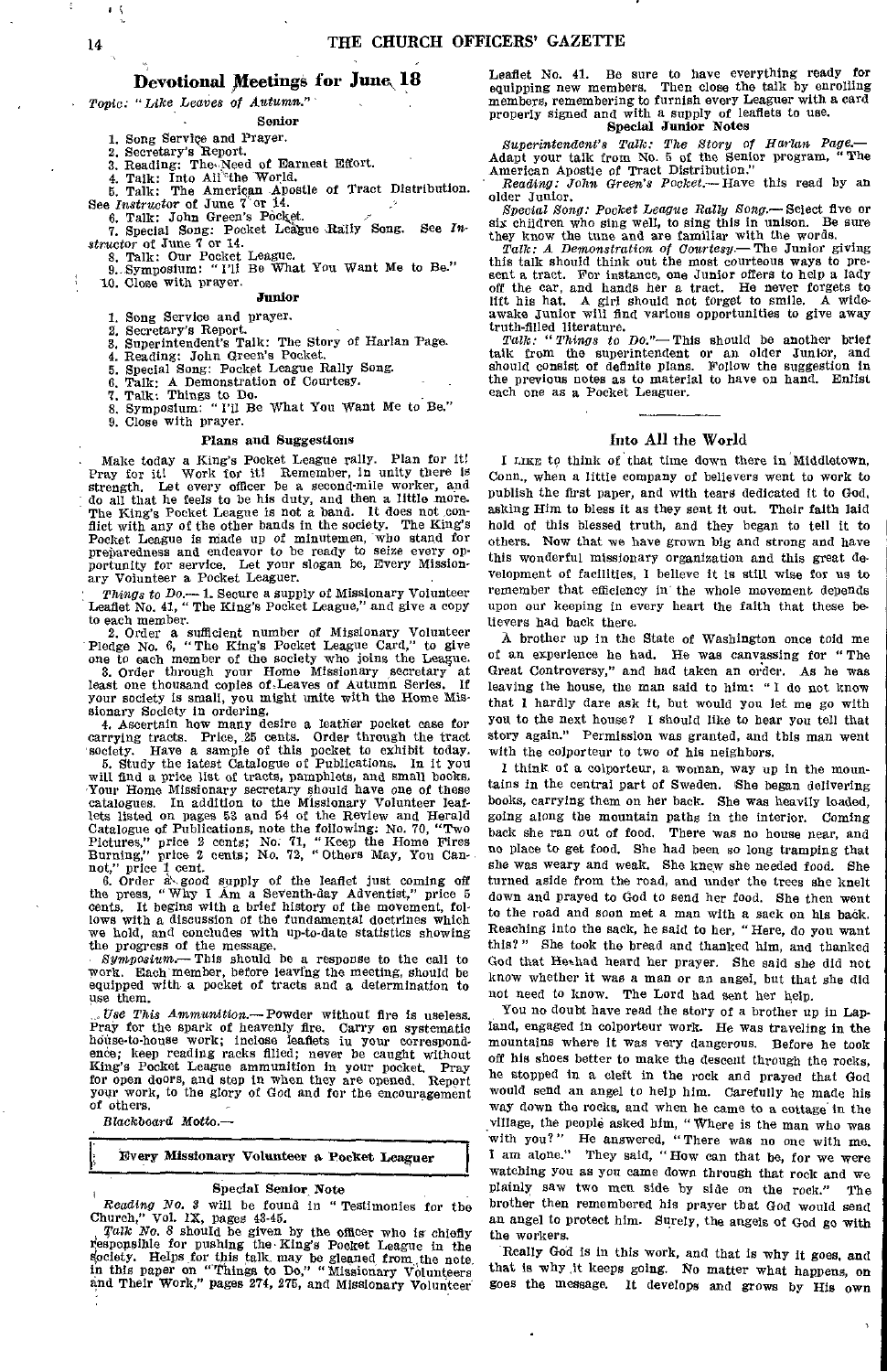mighty power. Our publications are going "like the leaves of *autumn" all* over the world. Wherever you go, up and down on the way, you run across some books, papers, or magazines:

Just the other day a brother in the North Pacific Union Conference wrote in about putting *our* publications by the thousands on the Aleutian Islands, away up in the arctic circle, and into other regions closed nearly all the year. Last Thanksgiving Day, the government boat on which he works made the port in these islands. While the ship was *being unloaded,* he was out with our publications in English and Russian, leaving tracts in every home in that island, for its *inhabitants to* read during the long arctic night.

During the Boer War in Africa a copy of " Patriarchs and Prophets" in Dutch was found on the battlefield after an engagement. Some warrior had the treasured volume even there. Down in India a man of high caste was dying. His son asked him if he should bring a preacher. The man said, "No, you bring me that book I bought from the colporteur." That man breathed his /last while his 'son read the last chapters of "The Great Controversy," describing the city of God. Over in Germany, a man purchased a German "Christ's Object Lessons." It was his treasure. After his death, his friends told the people that they had put that book in his coffin, laying it on his breast as he slept. Somehow there is a message in those pages that touches hearts, and they can scarcely get away from it.

Years ago, Sister Spies, the wife of Eider Spies, president of the Brazilian Union, was coming by boat from Buenos Aires to Rio de Janeiro. She met a Norwegian sea captain. The old captain was going home to' die. Re told her of an experience he had had that turned his heart more than ever before to the Lord. Many years before, a man in Liverpool, England, had sold him some books. He said: "'They were religious books. They upset me, and I put them *away.* Later I felt like reading them. Again they upset me, and I threw them overboard. Some years ago I was way out in the Pacific Ocean and came to an island. I went ashore and found the people on Pitcairn Island were following the same doctrines I read about in those books. Now I am going home to die, and I keep thinking more and more of the things I read in those books." Sister Spies said, " I might as well tell you that I belong to those people who print those books and preach this *doctrine."* 

So, brethren, this truth is going into all the world. The living God can *bring* into service every power of the universe in giving this message to the world. God has taken this simple people without *learning or* wisdom, and has established a system of religious propagation marvelous to the world. It is not because of the people, but be- '.cause God is with this people,— a living God who will carry the truth to the world.

## John Green's Pocket

## a *Story from Fact, for* Whom *It May* 'Concern)

JOHN GREEN was an honest, industrious farmer, brusque of manner, but withal kind-hearted and whole-souled, *as*  became the zealous follower of Christ that his neighbors admitted him to be.

On this Sunday morning, as he followed his plow back and forth across the sixty-acre field bordering the country 'road, his thoughts were divided between the ever-present problem of making "both ends meet" and the outlook for the Christian in the bright and better state that he hoped would be ushered in at no distant date.

"Sunday morning," did I hear you say? Yes; for *farmer*  Green was not only a believer in the soon coming of Christ, but was also a firm believer in the good old Bible doctrine of the seventh-day Sabbath, and, consequently had rested from bis labors the day before.

The fact *of John* Green's working on Sunday may not affect you who are accustomed to such things, as it did a

certain stranger who happened at this identical hour of the day to be passing 'along this particular road at this particular section of it. As his eyes rested upon the approaching plowman, mild astonishment was mingled with a rising indignation that any respectable man, as this *farmer am*  peared to be, should show such disrespect for the day. In his time he had met a few men godless enough to work occasionally en Sunday, and being a strict churchgoer himself and zealous for what he believed to be right, he had always grasped the opportunity—or made it, if one was not already made—to chide them severely for their lawless conduct. Here was an opportunity to be improved. Riding up to the fence, he awaited the approach of Farmer Green.

As the latter arrived within hailing distance, the stranger called, "Hello! Don't you know this is the Sabbath day?"

"No!" came back the decided reply, as the plow tipped at the end *of* the furrow, "that is something I don't know." And reaching into a convenient pocket, John Green pulled out a tract, which he handed over the *fence to the* astonished stranger. The tract was entitled, "Sunday Not the Sabbath." Without further remark our farmer friend Without further remark our farmer friend turned his horses' heads and resumed his plowing.

The traveler began reading, and his astonishment grew apace. Upon the return of the plow he at once asked, "Why wasn't this known before?" Without a word, John Green went down into his pocket, handed out a little tract with the caption, "Why Not Found Out Before?" and proceeded unconcernedly on another round across the field.

The stranger sat as if spellbound, slowly turning the leaves of the little document until the walking depositary returned and gave him the opportunity to remark: "But didn't Christ instruct the apostles that Sunday was to be the Sabbath for Christians, and didn't they always keep that day after His resurrection and teach it all through the New *Testament?"* 

As if the query had been anticipated, there promptly came forth from the mysterious information bureau another tract; and with the remark, "Look that over," John Green handed over the fence "The Sabbath in the New Testament," and proceeded to turn over another furrow.

Completely nonplused and bewildered by this sudden shock to his lifelong beliefs arid habits of thinking, the dazed traveler read until the enigmatical plowman came again within earshot. As one after the other of his questions were so astonishingly answered, his increasing wonder took on curiosity approaching *awe at* the man himself. He could contain himself no longer, and in a peculiar tone of voice said, "Well, what are you, anyway? You seem to be well loaded."

" Oh," came the eeply, " I'm only a busy farmer. It isn't always convenient for me to stop and answer questions or go into arguments, so I keep a few of these tracts with. me. They do the work better than I Can, and it saves my time."

"And you' keep Saturday *for* Sunday?"

" No; I keep the Sabbath, the seventh day of the week,. the day before Sunday."

"Of course, that's what I meant. Well, I am astonished, I must say. One of these tracts speaks of Seventh-day Adventists. I have heard of them before. Are you one of them?"

"Yes, I am *glad, to say:" '* 

'Why are you called 'Adventists'?"

"Because the Bible teaches that Christ will return very soon, probably in our day. This will tell you about it," and once more the handy pocket was visited, *and* 'the stranger was given a tract, "The Coming of the Lord." "Take them along with you," John Green added, "and this, too. You will find plenty there to keep you studying<br>awhile." The last one was entitled, "Scripture Ref-The last one was entitled; "Scripture References."

The stranger asked a few more questions, thanked his newly formed acquaintance, took his address, and rode , away.

And I sat thinking, and this thought came: There are